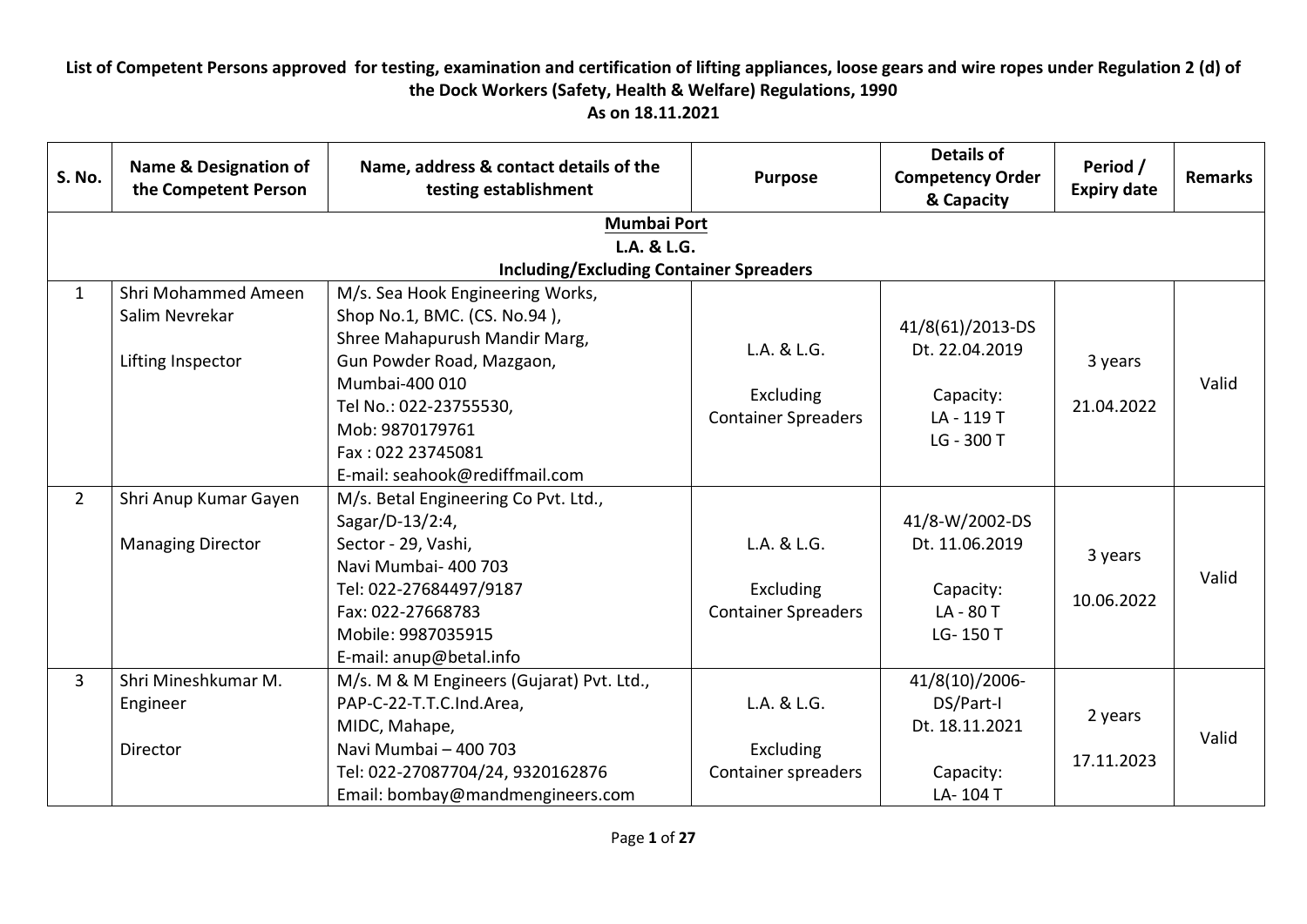|   |                                                    |                                                                                                                                                                                                                                                                      |                                                               | LG-180 T                                                                            |                       |       |
|---|----------------------------------------------------|----------------------------------------------------------------------------------------------------------------------------------------------------------------------------------------------------------------------------------------------------------------------|---------------------------------------------------------------|-------------------------------------------------------------------------------------|-----------------------|-------|
| 4 | Shri Asim Kumar Biswas<br><b>General Manager</b>   | M/s. Western Marine & Engineering Services<br>Pvt. Ltd.,<br>13B ID, Yellow Gate,<br>Carnac Bunder, Mumbai Port,<br>Mumbai- 400 001<br>Tel: 022-65294618<br>Mobile: 9833988527<br>E-mail: mumbai@westernmarine.in<br>westernmarinem@gmail.com                         | L.A. & L.G.<br>Including<br><b>Container Spreaders</b>        | 41/8(1)/2021-DS<br>Dt. 19.01.2021<br>Capacity:<br>LA-88T<br>LG - 100 T<br>CS - 85 T | 1 year<br>18.01.2022  | Valid |
| 5 | Shri Gauray Sharma<br>Management<br>Representative | M/s. Cargo Gear Services (I) Pvt. Ltd.,<br>Plot No.10,<br>Opp. Santa Janabai Municipal Market,<br>Godapdev Cross Rd. No. 1,<br>Opp. E.S. Patanwala Marg,<br>Mumbai- 400 033.<br>Ph. : 022-23780451/23730854<br>Fax:022-23780538<br>E-mail: cgs@cargogearservices.com | L.A. & L.G.<br><b>Excluding</b><br>Container spreaders        | 41/8(8)/2006-DS<br>Dt. 08.08.2019<br>Capacity:<br>LA-219T<br>LG-150 T               | 3 years<br>07.08.2022 | Valid |
| 6 | Shri Satheesan C<br><b>Works Manager</b>           | M/s. Cargo Gear Services (India) Pvt. Ltd.,<br>Plot No. 10,<br>Opp. Sant Janaben Municipal Market,<br>Godapdev Cross Road No.1,<br>Opp. E.S. Patanwala Marg,<br>Mumbai-400 033.<br>Ph: 022-23780451/23730854<br>Fax: 022-23780538                                    | L.A. & L.G.<br><b>Excluding</b><br><b>Container Spreaders</b> | 41/8(7)/2006-DS<br>Dt. 17.06.2019<br>Capacity:<br>LA-219T<br>LG-160 T               | 3 years<br>16.06.2022 | Valid |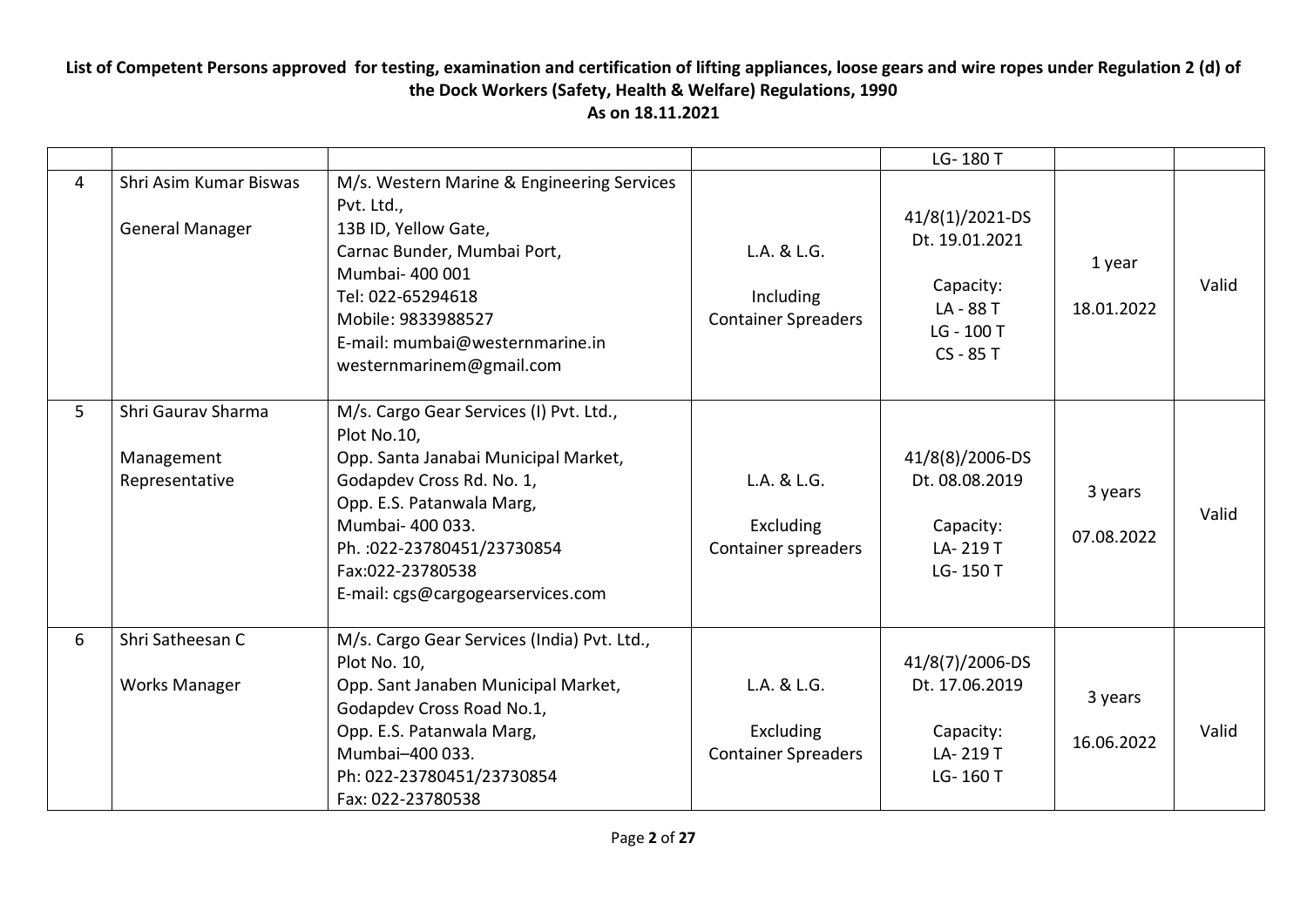|                |                                                                            | E-mail: cgs@cargogearservices.com                                                                                                                                                                                                                                                             |                                                        |                                                                        |                       |       |
|----------------|----------------------------------------------------------------------------|-----------------------------------------------------------------------------------------------------------------------------------------------------------------------------------------------------------------------------------------------------------------------------------------------|--------------------------------------------------------|------------------------------------------------------------------------|-----------------------|-------|
| $\overline{7}$ | Shri Rajendra Raghunath<br><b>Bhosale</b><br>Proprietor                    | M/s. M.M. Marine Services,<br>Unit No.13, Building No.8, Ground Floor,<br>Jogani Industrial Estate, V.N. Purav Marg,<br>Chunabhatti (E),<br>Mumbai- 400 022.<br>Tel.: 022-24053999<br>Mobile: 9619093919<br>Fax: 022-24053999<br>E-mail: lifeboats@mmmarineserv.com<br>admin@mmmarineserv.com | L.A. & L.G.<br>Excluding<br><b>Container Spreaders</b> | 41/8(74)/2014-DS<br>Dt. 22.05.2019<br>Capacity:<br>LA-50T<br>LG-200 T  | 3 years<br>21.05.2022 | Valid |
| 8              | Shri Ramayan B. Yadav<br><b>Technical Director</b>                         | M/s. Hi-Tech Lifting Equipment,<br>Plot No.88/89, Darukhana,<br>Mazgaon,<br>Mumbai- 400 010.<br>Tel.: 022-23775619<br>Mobile: 9822010321/22<br>E-mail: rbyadav12@rediffmail.com                                                                                                               | L.A. & L.G.<br>Excluding<br><b>Container Spreaders</b> | 41/8(53)/2011-DS<br>Dt. 21.12.2018<br>Capacity:<br>LA-49 T<br>LG-100 T | 3 years<br>20.12.2021 | Valid |
| 9              | Shri Santosh Sindhe<br>Engineering In-charge &<br><b>Testing Assistant</b> | M/s. M M Cargo Gear & Marine Services Pvt.<br>Ltd.,<br>C/o. Jeena Engineering, Kaula Bandar,<br>Near Marriamma Temple,<br>Plot No. 105-F, Reay Road,<br>Mumbai - 400 010<br>Mobile No.: 9979009268<br>Tel: 02836-231385<br>Fax: 02836-235255                                                  | L.A. & L.G.<br>Excluding<br><b>Container Spreaders</b> | 41/8(97)/2018-DS<br>Dt. 03.09.2019<br>Capacity:<br>LA-45 T<br>LG-200 T | 3 years<br>02.09.2022 | Valid |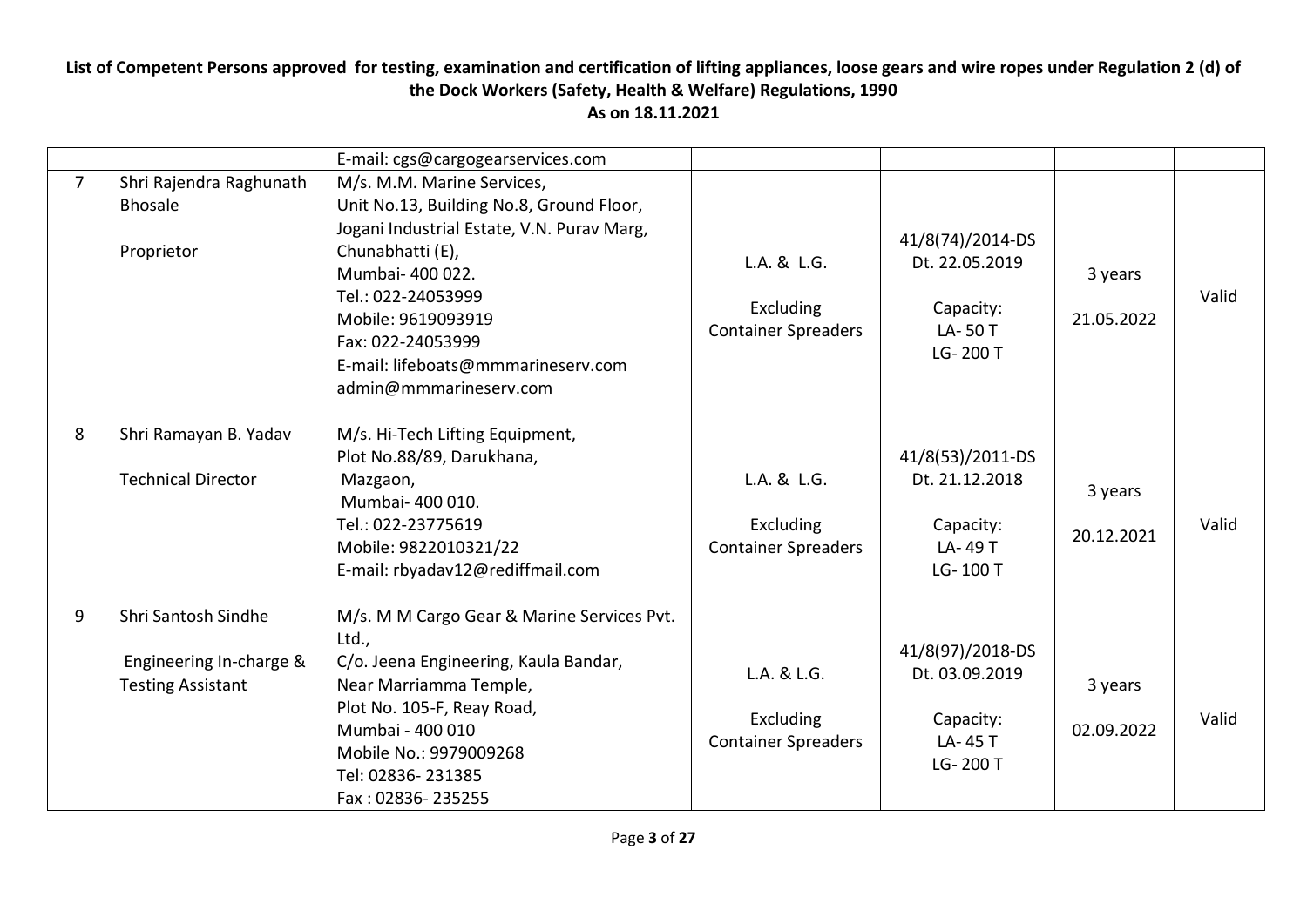|    |                                                                 | E-mail: technical@mmcargogear.com                                                                                                                                                                                                                                                          |                                                               |                                                                                     |                       |       |
|----|-----------------------------------------------------------------|--------------------------------------------------------------------------------------------------------------------------------------------------------------------------------------------------------------------------------------------------------------------------------------------|---------------------------------------------------------------|-------------------------------------------------------------------------------------|-----------------------|-------|
| 10 | Shri Harshal Bharatkumar<br>Joshi<br>Manager                    | M/s. Western Marine & Engineering Services<br>Pvt. Ltd.,<br>13B ID, Yellow Gate,<br>Carnac Bunder, Mumbai Port,<br>Mumbai- 400 001<br>Tel: 022-27412043, 9898313334<br>Fax: 022-27412042<br>E-mail: westernmarine.harshal@gmail.com<br>mumbai@westernmarine.in<br>westernmarinem@gmail.com | L.A. & L.G.<br>Including<br><b>Container Spreaders</b>        | 41/8(2)/2021-DS<br>Dt. 19.01.2021<br>Capacity:<br>LA-88T<br>LG - 100 T<br>CS - 85 T | 1 year<br>18.01.2022  | Valid |
| 11 | Shri Parab Ajay Ramakant<br>Engineer - Testing &<br>Maintenance | M/s. Excel Marine Services Pvt. Ltd.,<br>26-B, Timber Market Occupants Society,<br>8, Signal Hill Avenue,<br>Reay Road, Mumbai - 400 010<br>Tel. No. 2373 2430<br>Fax:2372 2431<br>Mobile: 9870884291<br>E-mail : excelmarines ervices@yahoo.co.in<br>excel@excelmarine.org                | L.A. & L.G.<br>Excluding<br><b>Container Spreaders</b>        | 41/8(100)/2018-DS<br>Dt. 08.08.2019<br>Capacity:<br>LA-72 T<br>LG-150 T             | 3 years<br>07.08.2022 | Valid |
| 12 | Shri Krishna Kumar<br>Sharma<br>Engineer-Test house             | M/s. Excel Marine Services Pvt. Ltd.,<br>26-B, Timber Market Occupants Society,<br>8, Signal Hill Avenue,<br>Reay Road,<br>Mumbai-400 010<br>Mobile: 8104392072, 7709290512<br>9833441777<br>Tel: 022-2372 2431/2373 2430<br>E-mail: excelmarineservices@yahoo.co.in                       | L.A. & L.G.<br><b>Excluding</b><br><b>Container Spreaders</b> | 41/8(103)/2019-DS<br>Dt. 16.04.2021<br>Capacity:<br>LA-72 T<br>LG-150 T             | 2 years<br>15.04.2023 | Valid |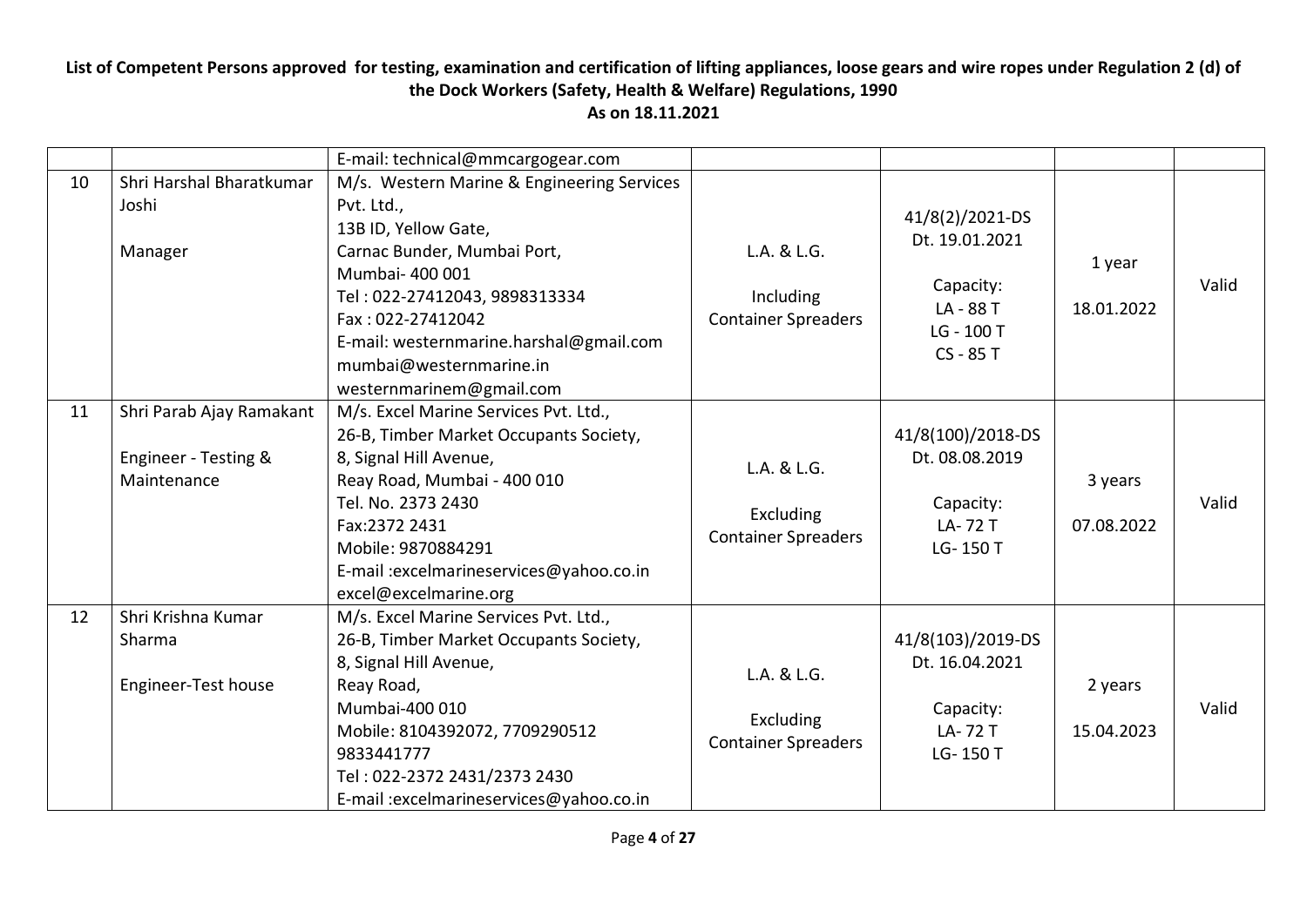|    |                                                         | excel@excelmarine.org                                                                                                                                                                                                                                                  |                                                               |                                                                        |                      |       |
|----|---------------------------------------------------------|------------------------------------------------------------------------------------------------------------------------------------------------------------------------------------------------------------------------------------------------------------------------|---------------------------------------------------------------|------------------------------------------------------------------------|----------------------|-------|
| 13 | Shri Rajesh Sitaram<br>Madachane<br>Sr. Engineer        | M/s. M.M.Marine Services<br>Unit No. 13, Bldg. No. 8, Ground Floor,<br>Jogani Industrial Estate, Chunnabhatti (E)<br>Mumbai - 400 022<br>Tel.: 022-24053999<br>Mobile: 9769239549<br>Fax: 022-24053999<br>E-mail: lifeboats@mmmarineserv.com<br>admin@mmmarineserv.com | L.A. & L.G.<br><b>Excluding</b><br><b>Container Spreaders</b> | 41/8(108)/2020-DS<br>Dt. 26.02.2021<br>Capacity:<br>LA-50T<br>LG-200 T | 1 year<br>25.02.2022 | Valid |
| 14 | Shri Sachin Ramchandra<br><b>Bhosale</b><br>Sr. Manager | M/s. A. S. Moloobhoy Pvt. Ltd.,<br>Plot No. D-335, TTC Indl. Area,<br>Near IBIS Hotel, Turbhe,<br>Navi Mumbai - 400 705<br>Tel.: 022-23080800<br>Fax: 022-23080799<br>Mobile: 9892529696, 7045507850<br>E-mail: Isa@asmoloobhoy.com<br>service@ asmoloobhoy.com        | L.A. & L.G.<br><b>Excluding</b><br><b>Container Spreaders</b> | 41/8(4)/2021-DS<br>Dt. 23.04.2021<br>Capacity:<br>LA-35 T<br>LG-140 T  | 1 year<br>22.04.2022 | Valid |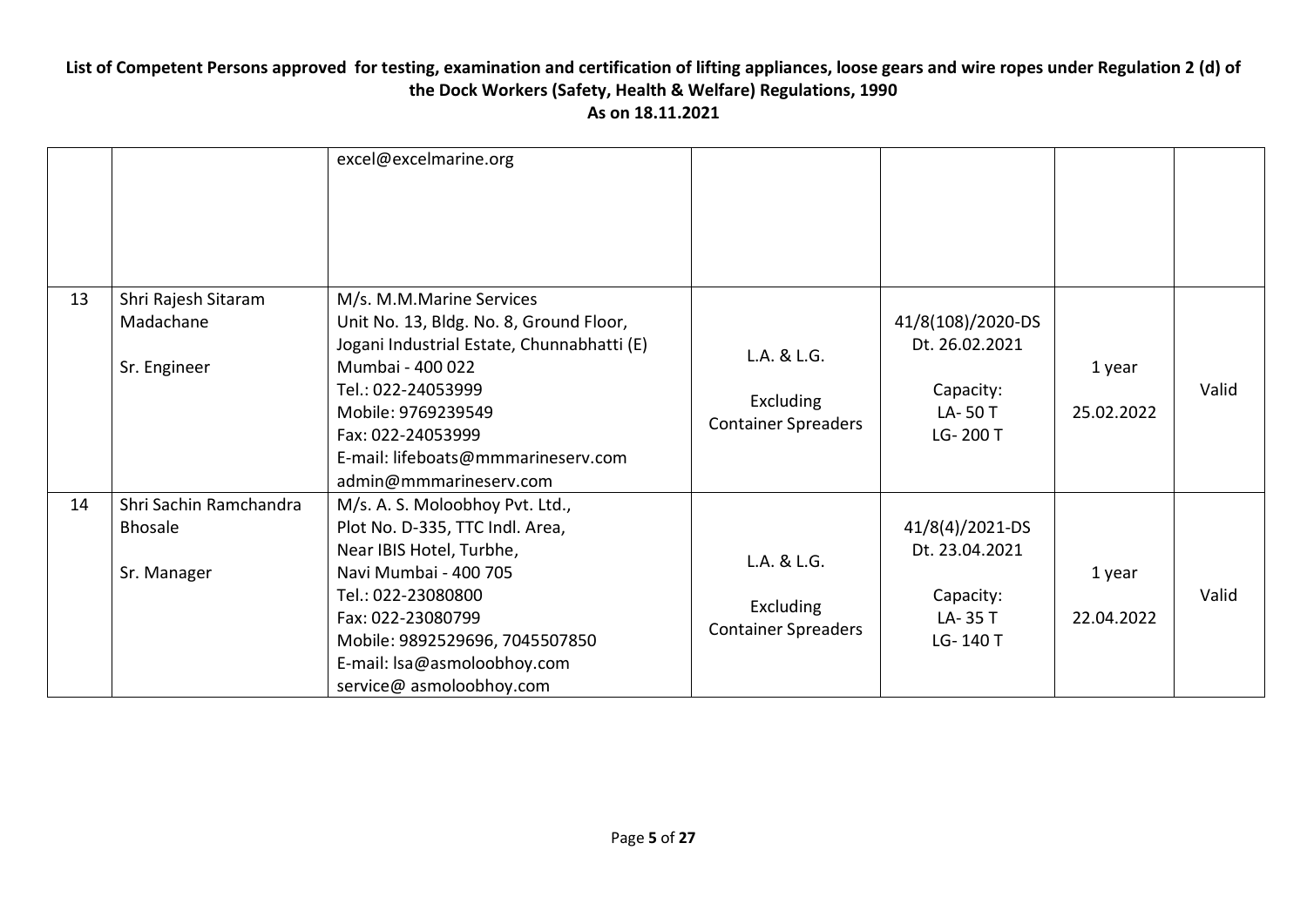| 15 | Shri Shib Shankar Bose<br>HOD/Joint General<br>Manager         | M/s. A. S. Moloobhoy Pvt. Ltd.,<br>Plot No. D-335, TTC Indl. Area,<br>Near IBIS Hotel, Turbhe,<br>Navi Mumbai - 400 705<br>Tel.: 022-23080800<br>Fax: 022-23080799<br>Mobile: 9702555582, 7045507850<br>E-mail: bose@asmoloobhoy.com                                                                     | L.A. & L.G.<br>Excluding<br><b>Container Spreaders</b> | 41/8(11)/2021-DS<br>Dt. 06.10.2021<br>Capacity:<br>LA-35 T<br>LG-140 T | 1 year<br>05.10.2022  | Valid |  |  |  |  |
|----|----------------------------------------------------------------|----------------------------------------------------------------------------------------------------------------------------------------------------------------------------------------------------------------------------------------------------------------------------------------------------------|--------------------------------------------------------|------------------------------------------------------------------------|-----------------------|-------|--|--|--|--|
|    |                                                                | service@ asmoloobhoy.com                                                                                                                                                                                                                                                                                 |                                                        |                                                                        |                       |       |  |  |  |  |
|    | <b>Wire Ropes &amp; Wire Rope Slings</b>                       |                                                                                                                                                                                                                                                                                                          |                                                        |                                                                        |                       |       |  |  |  |  |
| 15 | Shri Rohan Ulhas<br>Dandekar<br><b>Assistant Plant Manager</b> | M/s. D.P. Wire Products,<br>4,5,6-A, Minerva Indl. Estate,<br>Off. P. K. Road, Opp. Asha Nagar,<br>Mulund (W), Mumbai - 400 080.<br>Tel.No. 23480088 / 23484331<br>Fax No. 022-23484914<br>Mobile: 9920698876<br>E-Mail: indo@dpwireproducts.com<br>info@dpwireproducts.com<br>rohandandekar@hotmail.com | Wire Ropes &<br>Wire Rope Slings                       | 41/8(76)/2014-DS<br>Dt. 08.08.2019<br>Capacity: 80 T                   | 3 years<br>07.08.2022 | Valid |  |  |  |  |
| 16 | Shri Anil Kumar<br>Proprietor                                  | M/s. Mahadev Industries,<br>C-10, Sector A-2, UPSIDC,<br>Tronica City, Loni-201 102,<br>Dist. Ghaziabad (U.P.) - 201 102<br>PH: 0120-2696200<br>FAX: 011-47104301<br>Mob: 9811119301<br>E-mail: info@mahadevropes.com                                                                                    | Wire Ropes &<br>Wire Rope Slings                       | 41/8(36)/2010-DS<br>Dt. 25.09.2019<br>Capacity: 100 T                  | 3 years<br>24.09.2022 | Valid |  |  |  |  |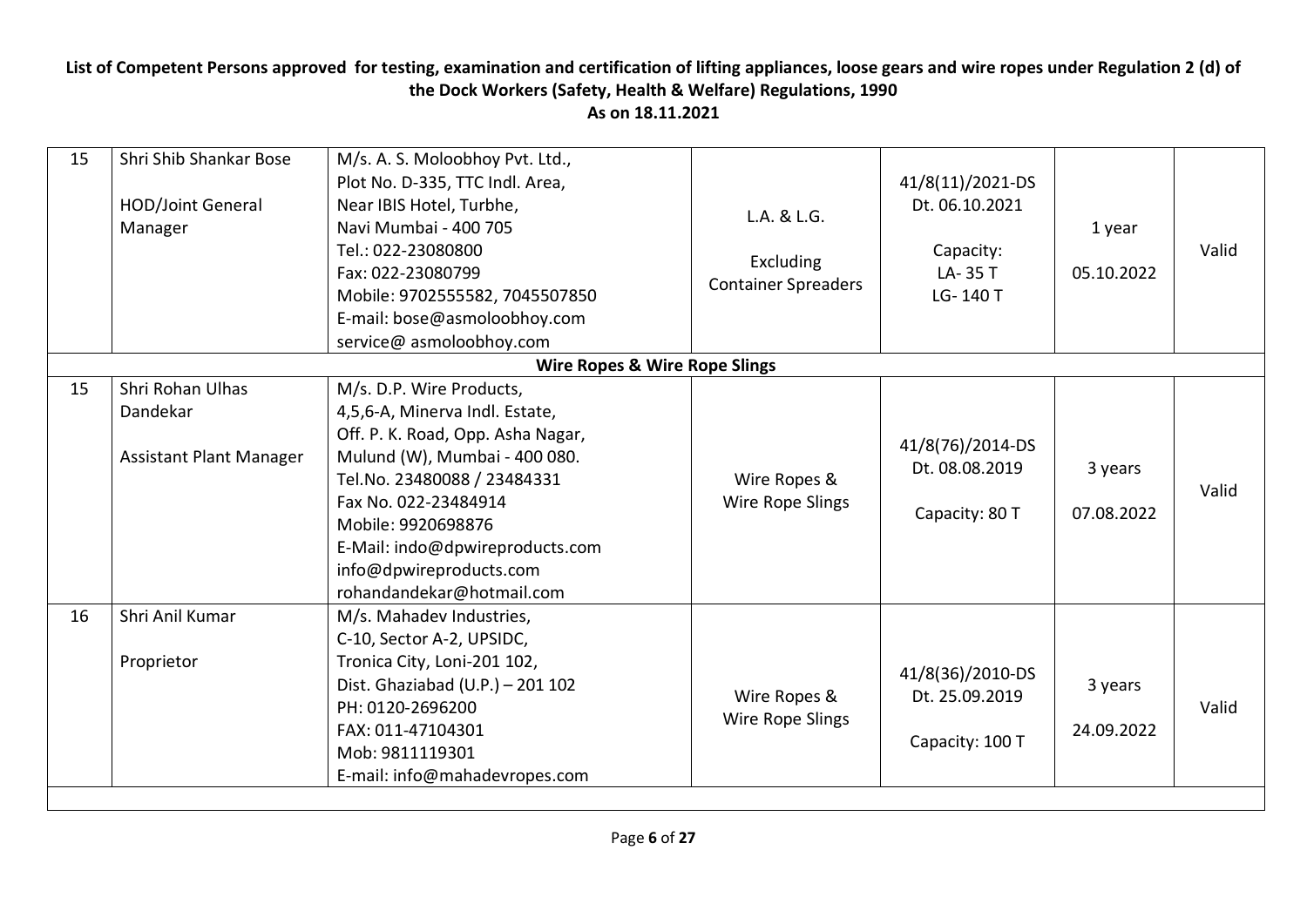|    | <b>Wire Ropes</b>                                                       |                                                                                                                                                                                                                                                                           |                                                                  |                                                       |                       |       |  |  |  |
|----|-------------------------------------------------------------------------|---------------------------------------------------------------------------------------------------------------------------------------------------------------------------------------------------------------------------------------------------------------------------|------------------------------------------------------------------|-------------------------------------------------------|-----------------------|-------|--|--|--|
| 17 | Shri Salinder Pal Singh<br>Manager (Q.A.)                               | M/s. Usha Martin Ltd.,<br>Wire and Wire Ropes Division- North,<br>Dharamshala Road, Chohal,<br>Hoshiarpur - 146 024, Punjab<br>Ph-01882-393200-01<br>Fax: 01882-393202<br>022-49714749, 022-27412042<br>Mob: 9702555582, 9224878819<br>E-Mail: s_p_singh@ushamartin.co.in | Wire Ropes                                                       | 41/8(40)/2011-DS<br>Dt. 27.09.2019<br>Capacity: 100 T | 3 years<br>26.09.2022 | Valid |  |  |  |
|    | Own Manufactured L.G.<br><b>Including/Excluding Container Spreaders</b> |                                                                                                                                                                                                                                                                           |                                                                  |                                                       |                       |       |  |  |  |
| 18 | Shri Mustafa Zoeb<br>Mahimwala<br>Manager                               | M/s. Gee Kay Industries (India),<br>17/A, Sitafal Wadi, Mount Road,<br>Mazgaon, Mumbai - 400 010.<br>Tel.: 23709839/23749834<br>Mobile: 9869727127<br>E-mail: mustafazm@gmail.com<br>info@geekaygroup.com                                                                 | Own Manufactured L.G.<br>Excluding<br>container spreaders        | 41/8(62)/2013-DS<br>Dt. 26.03.2019<br>Capacity: 120 T | 3 years<br>25.03.2022 | Valid |  |  |  |
| 19 | Shri Anuj Rajendra Gupta<br>Director                                    | M/s. Monal Chains Ltd.,<br>84, Dyana House, 1 <sup>st</sup> floor,<br>S.V. Road, Old Khar (West),<br>Mumbai-400 052<br>Ph: 022-26499241, 9820079486<br>Fax: 022-26053144<br>E-mail: monalchain@gmail.com                                                                  | Own Manufactured L.G.<br>Excluding<br><b>Container Spreaders</b> | 41/8(32)/2010-DS<br>Dt. 27.09.2019<br>Capacity: 100 T | 3 years<br>26.09.2022 | Valid |  |  |  |
|    |                                                                         | <b>Chennai Port</b>                                                                                                                                                                                                                                                       |                                                                  |                                                       |                       |       |  |  |  |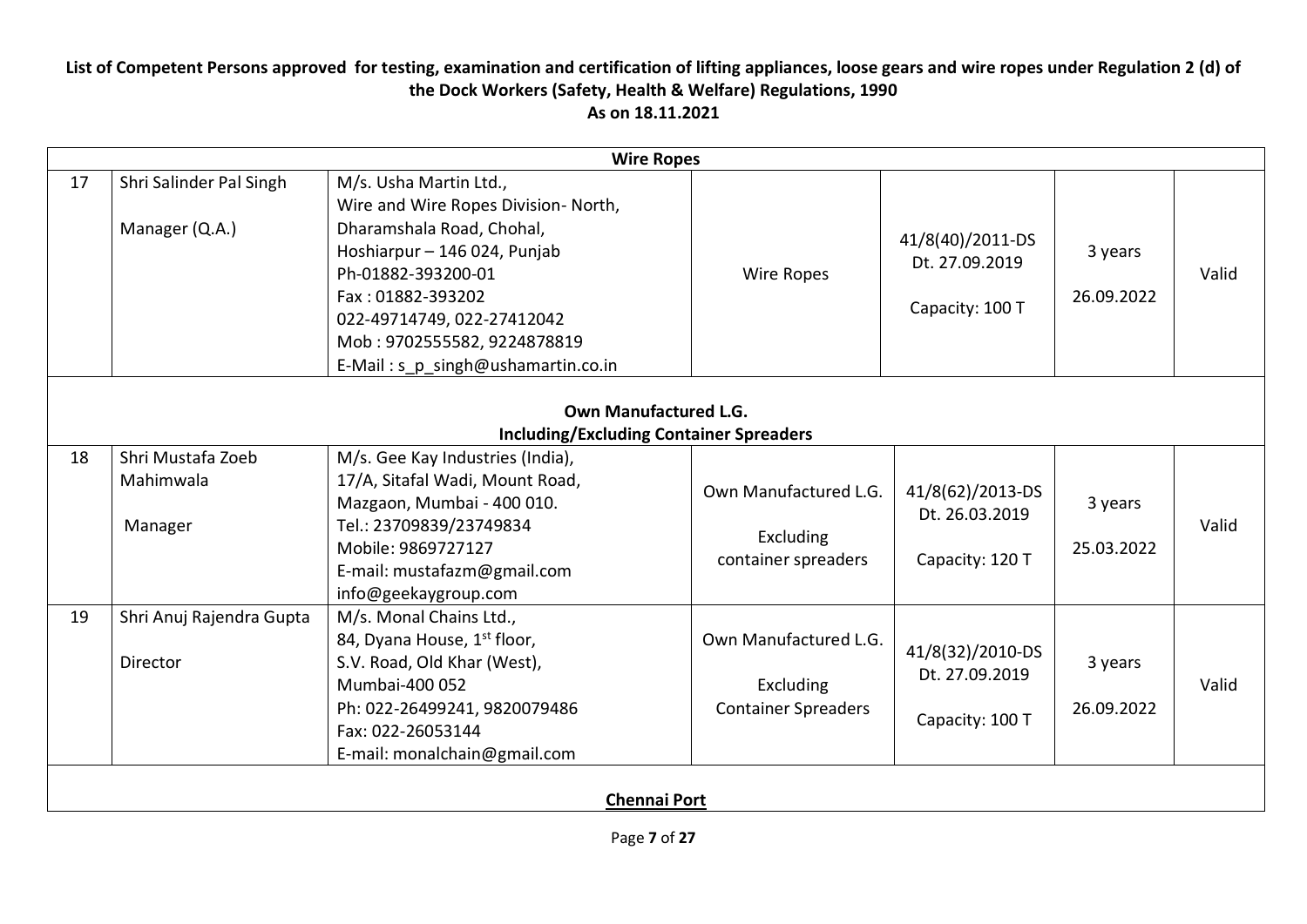|                | L.A. & L.G.                                       |                                                                                                                                                                                                                                                                      |                                                        |                                                                          |                       |       |  |  |
|----------------|---------------------------------------------------|----------------------------------------------------------------------------------------------------------------------------------------------------------------------------------------------------------------------------------------------------------------------|--------------------------------------------------------|--------------------------------------------------------------------------|-----------------------|-------|--|--|
| $\mathbf{1}$   | Shri A.K. Venkatadari<br><b>Managing Director</b> | <b>Including/Excluding Container Spreaders</b><br>M/s. Neo Ropes & Tickles (P) Ltd.,<br>#72 (Old No. 192/2),<br>Broadway, Chennai - 600 108<br>Tel. No. 25228558/25266901<br>Fax No. 044-25228558<br>E-mail: neorope@yahoo.co.in<br>neorope2000@gmail.com            | L.A. & L.G.<br>Excluding<br><b>Container Spreaders</b> | 41/10(1)/2006-DS<br>Dt. 05.02.2019<br>Capacity:<br>LA-40 T<br>LG-50T     | 2 years<br>04.02.2021 | Valid |  |  |
| $\overline{2}$ | Shri K.S.Sudhakaran<br>Engineering In-charge      | M/s. M M Cargo Gear & Marine Services Pvt.<br>Ltd.,<br>27 SNSJ Harbour Tower,<br>Maraicoir Labbai Street, Parrys,<br>Chennai-600 001<br>Ph.: 2836231385<br>Fax: 2836235255<br>Mob: 9791251225<br>Email: chennai@mmcargoogear.com                                     | L.A. & L.G.<br>Excluding<br><b>Container Spreaders</b> | 41/10(7)/2009-DS<br>Dt. 05.02.2019<br>Capacity:<br>LA-48 T<br>LG-120 T   | 3 years<br>04.02.2022 | Valid |  |  |
| $\overline{3}$ | Shri G. Palani<br>Manager - Technical             | M/s. Industrial and Marine Safety Care,<br>Test house no. 55/26, Moore Street,<br>Mannady (Nataraj Hotel B. Side),<br>Chennai - 600 001.<br>Mob: 9962042468<br>E-mail: govarthananpalani@gmail.com<br>palaniindustrialmarine55@gmail.com<br>willwinindia55@gmail.com | L.A. & L.G.<br>Excluding<br><b>Container Spreaders</b> | 41/10(24)/2012-DS<br>Dt. 25.09.2019<br>Capacity:<br>LA-200 T<br>LG-150 T | 3 years<br>24.09.2022 | Valid |  |  |
| 4              | Shri S. Muralidharan                              | M/s. Southern Marine Services Pvt. Ltd.,                                                                                                                                                                                                                             | L.A. & L.G.                                            | 41/10(36)/2018-DS                                                        | 3 years               | Valid |  |  |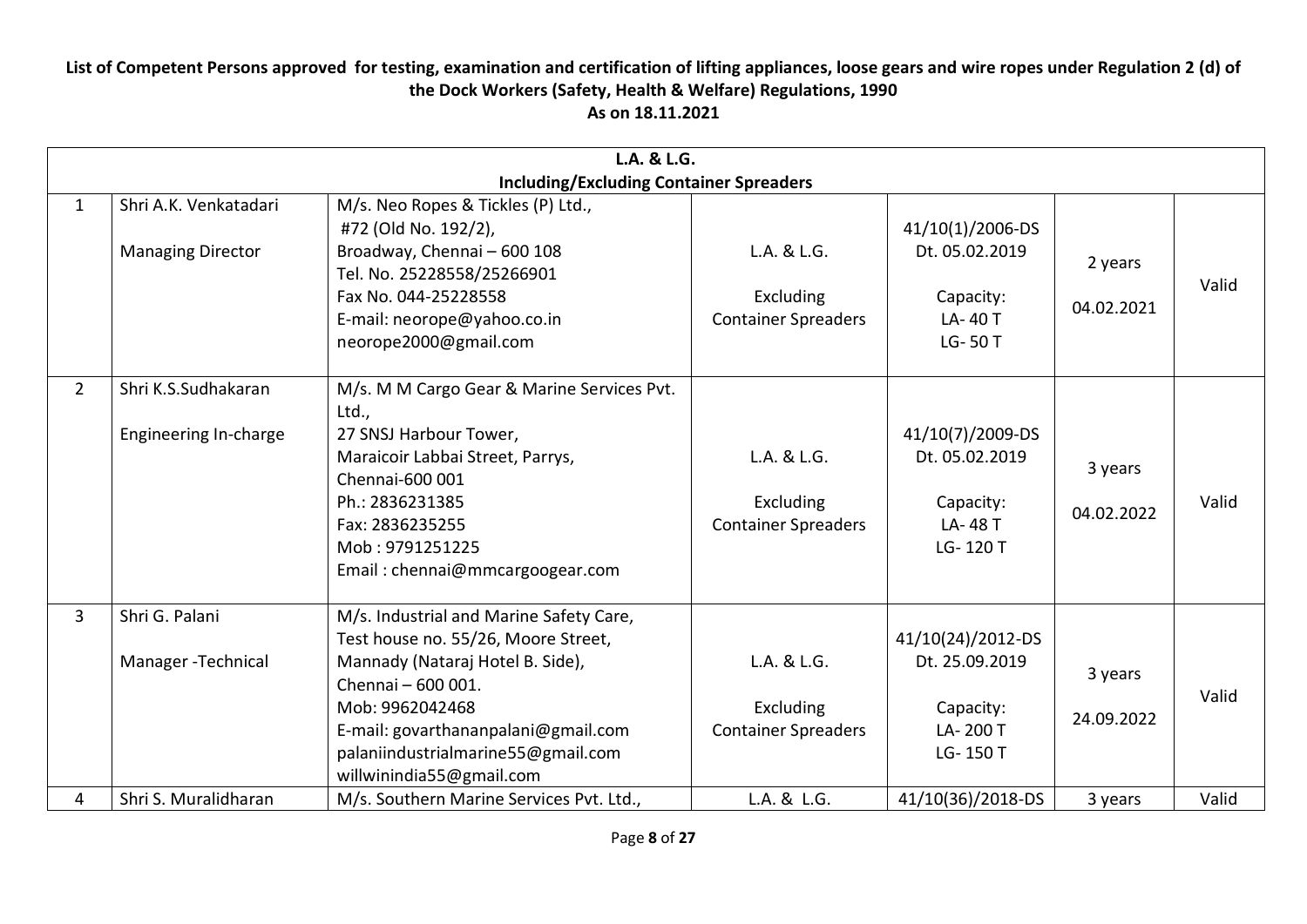|                | <b>General Manager</b>                             | 53, Srinivasa Chetty Street,<br>Sri Padmavati Nagar,<br>Thiruvallur, Minjur,<br>Chennai - 601 293<br>Mob: 9841625080<br>E-mail: smurli74@gmail.com                                                  | Including<br><b>Container Spreaders</b>                | Dt. 17.06.2019<br>Capacity:<br>LA-117T<br>LG-100 T<br><b>CS-80 T</b>                      | 16.06.2022            |       |
|----------------|----------------------------------------------------|-----------------------------------------------------------------------------------------------------------------------------------------------------------------------------------------------------|--------------------------------------------------------|-------------------------------------------------------------------------------------------|-----------------------|-------|
| 5              | Shri D. Ravishankar<br><b>Techincal Consultant</b> | M/s. Afloat Engineers,<br>No.2, Moore Street,<br>Chennai-600 001<br>Tel No. 044-25232565<br>Mob: 9840053872, 9500068239<br>E-mail: esmdrs@gmail.com<br>afloat engineers@yahoo.co.in                 | L.A. & L.G.<br>Excluding<br><b>Container Spreaders</b> | 41/10(40)/2019-DS<br>Dt. 29.07.2020<br>Capacity:<br>LA-100 T<br>LG-250 T                  | 2 years<br>28.07.2022 | Valid |
| 6              | Shri Sridhar Mohanty<br>Superintendent             | M/s. Southern Marine Services Pvt. Ltd.,<br>53, Srinivasa Chetty Street,<br>Sri Padmavati Nagar, Thiruvallur, Minjur,<br>Chennai-601 203<br>E-mail: sm232r@gmail.com<br>southernmarine.gm@gmail.com | L.A. & L.G.<br>Including<br><b>Container Spreaders</b> | 41/10(29)/2015-DS<br>Dt. 03.09.2019<br>Capacity:<br>LA-117T<br>LG-100 T<br><b>CS-80 T</b> | 3 years<br>02.09.2022 | Valid |
|                |                                                    | Own Manufactured L.G.                                                                                                                                                                               |                                                        |                                                                                           |                       |       |
|                |                                                    | <b>Including/Excluding Container Spreaders</b>                                                                                                                                                      |                                                        |                                                                                           |                       |       |
| $\overline{7}$ | Shri Pravasha Pati<br><b>Works Manager</b>         | M/s. Madras Hardtools Pvt. Ltd.,<br>No.1, Perianna Maistry Street,<br>P.B. No. 1687, Chennai - 600 001<br>Tel 25222923/25222922, 9840064831                                                         | Own Manufactured<br>L.G.                               | 41/10(31)/2016-DS<br>Dt. 03.07.2019                                                       | 3 years               | Valid |
|                |                                                    | Fax: 044-25222088<br>E-mail: pp@madrashardtools.com<br>info@madrashardtools.com                                                                                                                     | Excluding<br><b>Container Spreaders</b>                | Capacity - 300 T                                                                          | 02.07.2022            |       |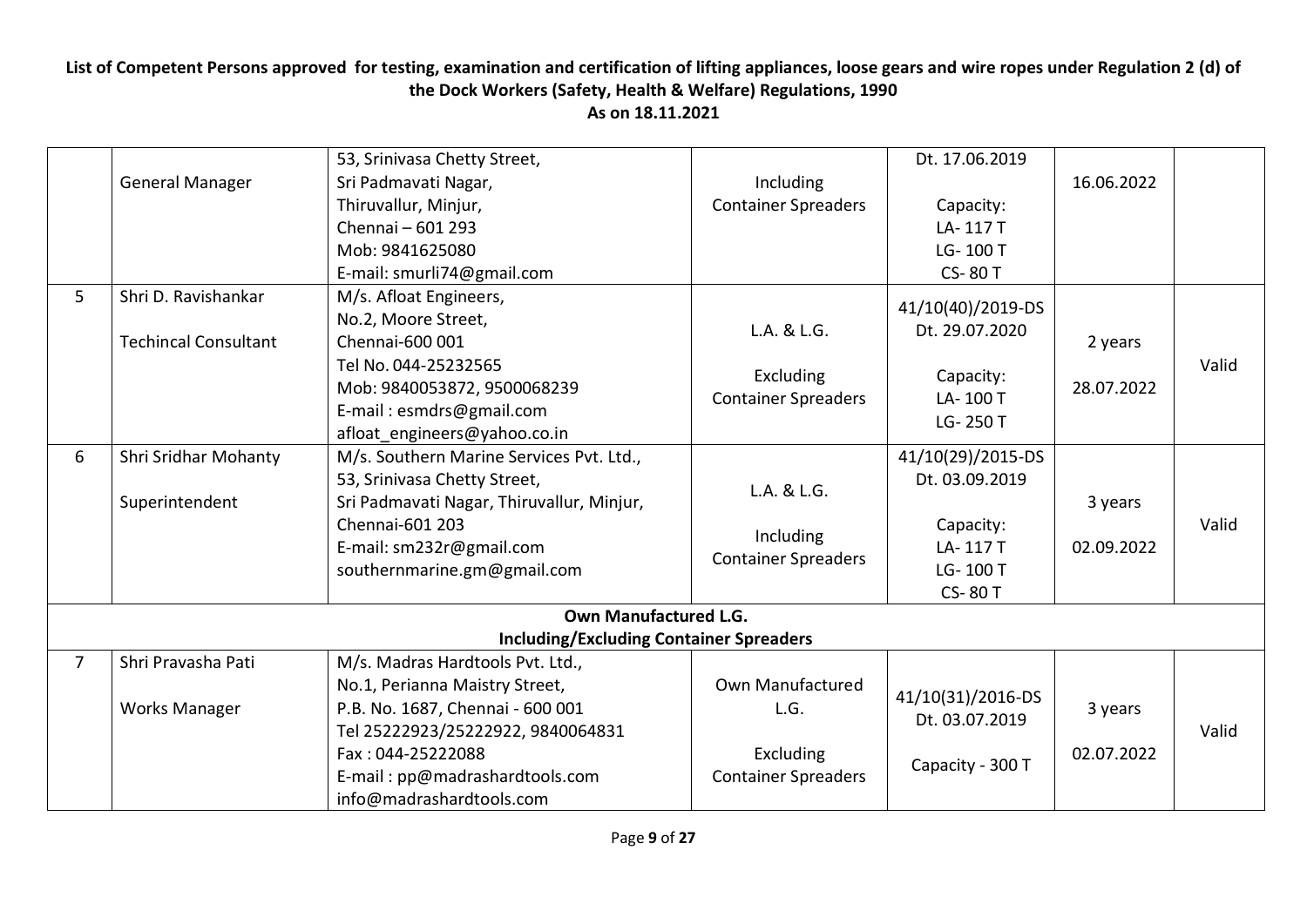|                |                                                               | Kolkata Dock System & Haldia Dock Complex of                                                                                                                                                                                                                                                        |                                                        |                                                                                                                                                              |                       |       |  |  |  |  |
|----------------|---------------------------------------------------------------|-----------------------------------------------------------------------------------------------------------------------------------------------------------------------------------------------------------------------------------------------------------------------------------------------------|--------------------------------------------------------|--------------------------------------------------------------------------------------------------------------------------------------------------------------|-----------------------|-------|--|--|--|--|
|                | Syama Prasad Mookerjee Port                                   |                                                                                                                                                                                                                                                                                                     |                                                        |                                                                                                                                                              |                       |       |  |  |  |  |
|                | L.A. & L.G.<br><b>Including/Excluding Container Spreaders</b> |                                                                                                                                                                                                                                                                                                     |                                                        |                                                                                                                                                              |                       |       |  |  |  |  |
| $\mathbf{1}$   | Shri Vijay Kumar Sharma<br><b>Executive Engineer</b>          | M/s. Mohan Marine & Container Services,<br>12, Ramanath Paul Road, Khidderpore,<br>Kolkata- 700 023<br>Tel.: 033-24594521<br>Fax.: 033-24590013<br>E-mail: mmcskol@yahoo.co.in                                                                                                                      | L.A. & L.G.<br>Including<br><b>Container Spreader</b>  | 41/9(24)/2009-DS<br>Dt. 28.09.2018<br>Capacity:<br><b>LA-40 T</b><br>LG-150 T                                                                                | 3 years<br>27.09.2021 | Valid |  |  |  |  |
| $\overline{2}$ | Mrs. Sreya Mukherjee<br>Director                              | ramesh mmcs@yahoo.com<br>M/s. NCGB Marine Pvt. Ltd.,<br>3-A, George Terrace, Hastings,<br>Kolkata - 700 022<br>Tel.: 6289323023, 033-22344080 to 85<br>Fax: 033-22230199<br>E-mail: sreyamukherjee@ncgb.net<br>ncgb@ncgb.in                                                                         | L.A. & L.G.<br>Including<br><b>Container Spreaders</b> | CS-75 T<br>41/9(17)/2008-DS<br>Dt. 09.12.2020<br>Capacity:<br><b>KDS</b><br><b>HDC</b><br>LA-210 T<br>LA-52 T<br>$LG-65T$<br>LG-100 T<br>CS-65 T $ $ CS-80 T | Up to<br>21.05.2022   | Valid |  |  |  |  |
| $\overline{3}$ | Shri Vivekanand Sharma<br>Manager                             | M/s. Mohan Marine & Container Services,<br>Haldia Dock Complex, N.H. NO. 41,<br>Bhabanipur, P.O. Devbhog,<br>Dist. Midnapur, West Bengal - 721 657<br>Tel.: 033-24594521, 9234613410<br>Fax: 033-24540013<br>E-mail: mmcskol@yahoo.co.in<br>ramesh mmcs@yahoo.com<br>vivekanandjamshedpur@gmail.com | L.A. & L.G.<br>Including<br><b>Container Spreaders</b> | 41/9(18)/2008-DS<br>Dt. 03.07.2019<br>Capacity:<br><b>LA-40 T</b><br>LG-150 T<br>CS-75 T                                                                     | 3 years<br>02.07.2022 | Valid |  |  |  |  |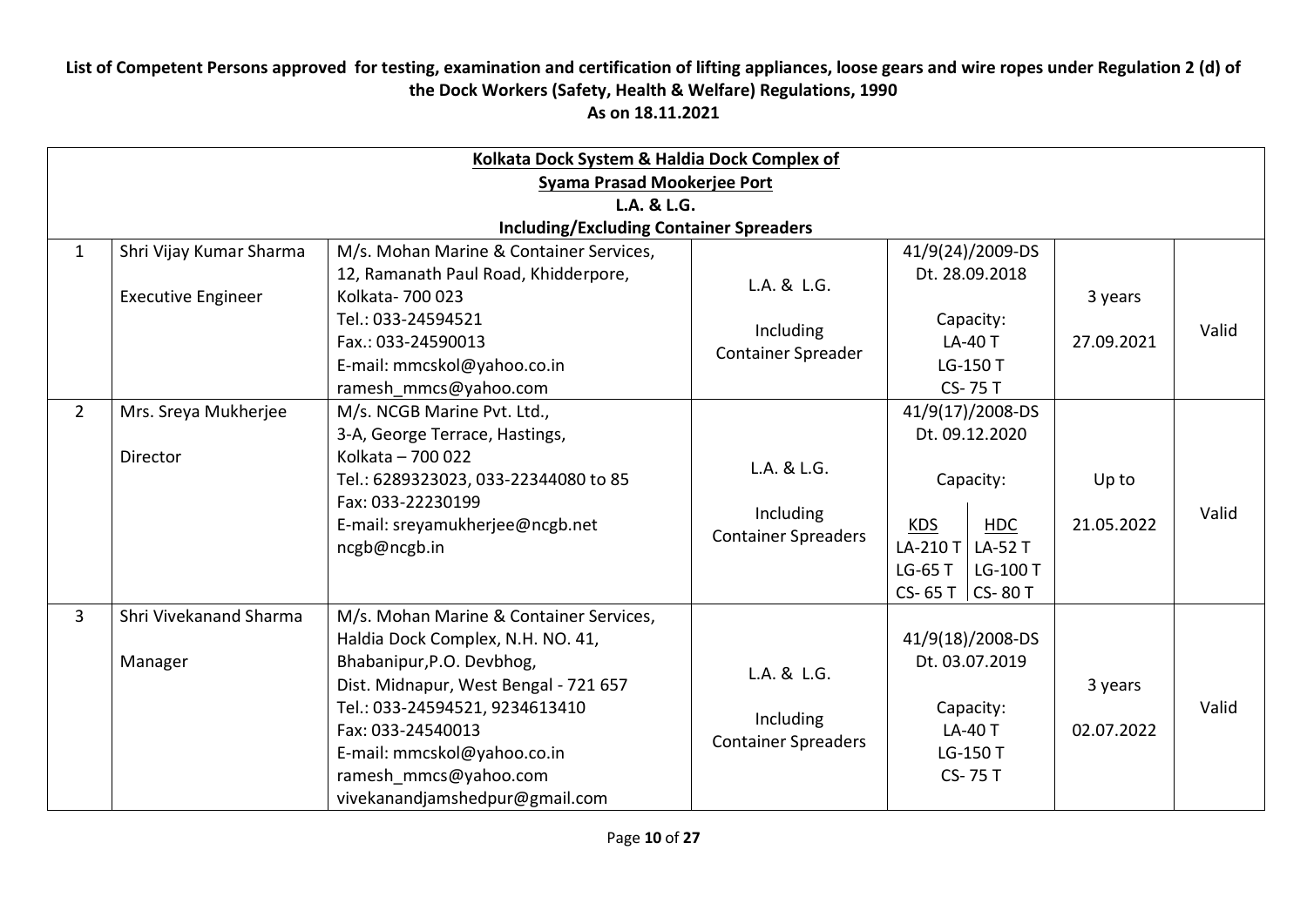| 4 | Shri Jitendra Kumar<br>Mishra<br><b>Technical Executive</b>    | M/s. NTRC Marine & Engineering Services<br>Pvt. Ltd.,<br>91/1/A, C Road, Howrah,<br>Kolkata-711 105<br>Tel.: 033-26516323/26516568<br>Mob: 9874364646<br>e-mail: ntrc1@live.com<br>ntrcservices@gmail.com                        | L.A. & L.G.<br>Including<br><b>Container Spreaders</b> | <b>KDS</b>                               | 41/9(20)/2008-<br>DS/Part-I<br>Dt.26.10.2021<br>Capacity:<br><b>HDC</b><br>LA-78.5 TLA-115.4 T<br>LG-400 T LG-200 T<br>CS-100 T CS-100 T | 2 years<br>25.10.2023 | Valid |
|---|----------------------------------------------------------------|----------------------------------------------------------------------------------------------------------------------------------------------------------------------------------------------------------------------------------|--------------------------------------------------------|------------------------------------------|------------------------------------------------------------------------------------------------------------------------------------------|-----------------------|-------|
| 5 | Shri Basishtha Ghata<br>Manager                                | M/s. NCGB Marine Pvt. Ltd.,<br>3-A, St. George Terrace,<br>Hastings,<br>Kolkata - 700 022<br>Tel.: 9836598860, 033-22344080 to 85<br>Fax: 033-22230199<br>E-mail: basishtha.ghata@gmail.com<br>ncgb@ncgb.in<br>ncgbcal@gmail.com | L.A. & L.G.<br>Including<br><b>Container Spreaders</b> | <b>KDS</b><br>LG-65 T<br>CS-65 T CS-80 T | 41/9(36)/2014-DS<br>Dt. 25.03.2021<br>Capacity:<br><b>HDC</b><br>LA-210 T LA-105 T<br>  LG-100 T                                         | Up to<br>21.05.2022   | Valid |
| 6 | Shri Rathindra Nath<br>Bhattacharyya<br><b>General Manager</b> | M/s. NCGB Marine Pvt. Ltd.,<br>3-A, St. George Terrace,<br>Hastings,<br>Kolkata - 700 022<br>Tel.: 9830350917, 033-22344080 to 85<br>Fax: 033-22230199<br>e-mail: rnbncgb@gmail.com<br>ncgb@ncgb.in<br>ncgbcal@gmail.com         | L.A. & L.G.<br>Including<br><b>Container Spreaders</b> | <b>KDS</b><br>LG-65 T                    | 41/9(40)/2016-<br>DS/Part-I Dt.<br>13.09.2021<br>Capacity:<br><b>HDC</b><br>LA-210 T LA-105 T<br>LG-100 T                                | Up to<br>06.03.2023   | Valid |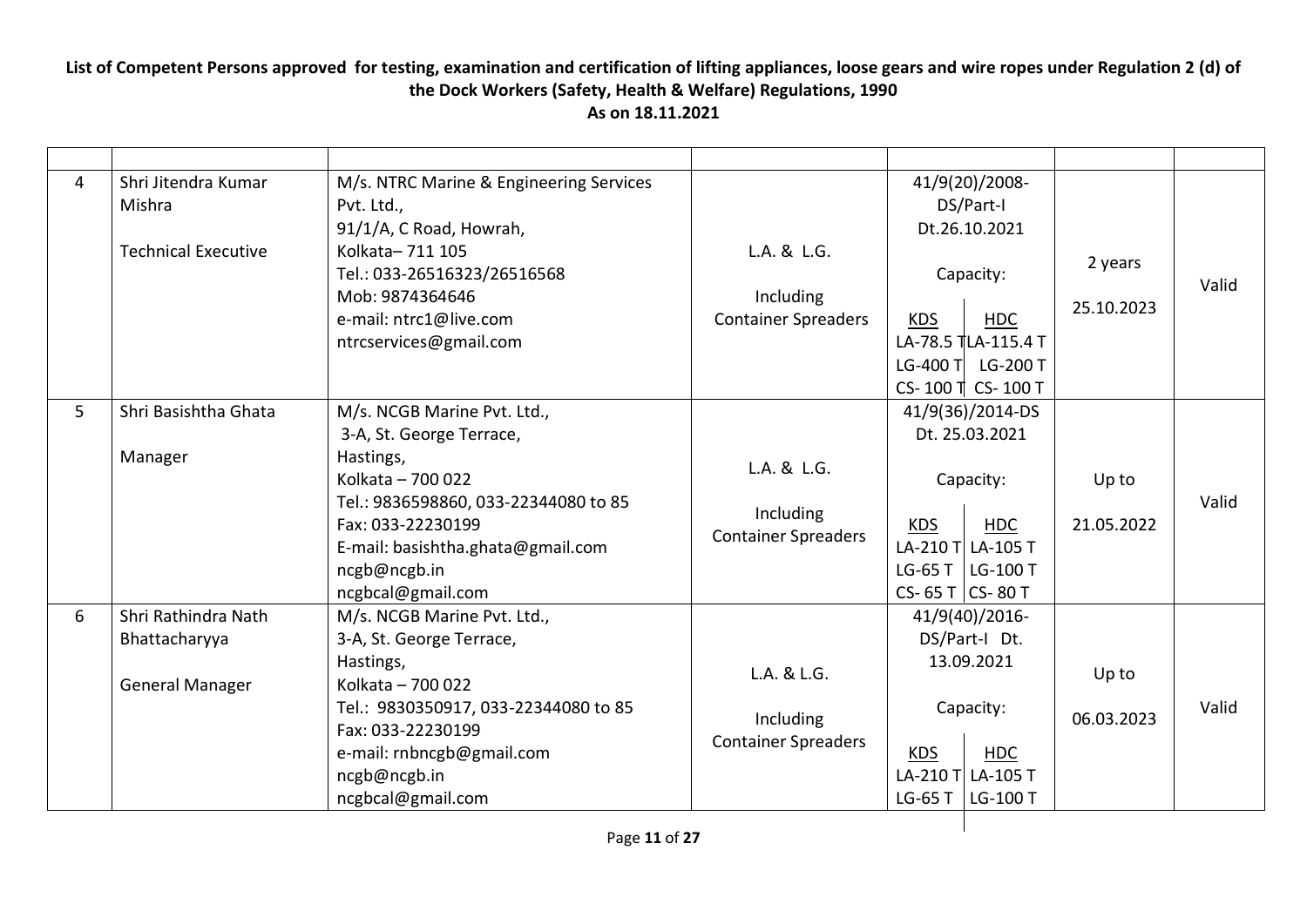|                |                                                                                                                        |                                                                                                                                                                                                                                            |                                                        | CS-65 T CS-80 T                                                                     |                       |       |  |  |  |
|----------------|------------------------------------------------------------------------------------------------------------------------|--------------------------------------------------------------------------------------------------------------------------------------------------------------------------------------------------------------------------------------------|--------------------------------------------------------|-------------------------------------------------------------------------------------|-----------------------|-------|--|--|--|
| $\overline{7}$ | Shri Sujit Mallick<br><b>Assistant Manager</b>                                                                         | M/s. NTRC Marine & Engineering Services<br>Pvt. Ltd.,<br>97/1/A, 'C' Road,<br>Howrah-711 105,<br>West Bengal, India<br>Tel: 033-26516323,<br>Mob: 7076800138<br>Fax: 033-26516568<br>E-mail: ntrcservices@gmail.com                        | L.A. & L.G.<br>Including<br><b>Container Spreaders</b> | 41/9(44)/2019-DS<br>Dt. 29.07.2020<br>Capacity:<br>LA-230 T<br>LG-400 T<br>CS-100 T | 2 years<br>28.07.2022 | Valid |  |  |  |
|                | Kolkata Dock System of<br>Syama Prasad Mookerjee Port<br>L.A. & L.G.<br><b>Including/Excluding Container Spreaders</b> |                                                                                                                                                                                                                                            |                                                        |                                                                                     |                       |       |  |  |  |
| 8              | Shri Rati P. Chakraborty                                                                                               | M/s. IRC Project Services,                                                                                                                                                                                                                 |                                                        | 41/9(2)/2006-DS                                                                     |                       |       |  |  |  |
|                | Chief Engineer                                                                                                         | Mondal Para, Bankra,<br>Howrah-711 403<br>Ph: 033-26534296,<br>Mob: 9331026585,9007302952<br>E-mail: ircprojectservices18@gmail.com                                                                                                        | L.A. & L.G.<br>Excluding<br><b>Container Spreaders</b> | Dt. 21.12.2018<br>Capacity:<br>LA-29 T<br>LG-400 T                                  | 3 years<br>20.12.2021 | Valid |  |  |  |
| 9              | Shri Arnab Majumdar<br>Senior Engineer                                                                                 | M/s. IRC Project Services,<br>Mondal Para,<br>Bankra, Howrah-711403<br>Tel. 033-26534296, 033-68888941<br>Mob: 9434673846, 8584853734<br>E-mail: arnab me67@rediffmail.com<br>mearnab.majumdar@gmail.com<br>ircprojectservices18@gmail.com | L.A. & L.G.<br>Excluding<br><b>Container Spreaders</b> | 41/9(42)/2018-DS<br>Dt. 01.10.2020<br>Capacity:<br><b>LA-29 T</b><br>LG-400 T       | 2 years<br>30.09.2022 | Valid |  |  |  |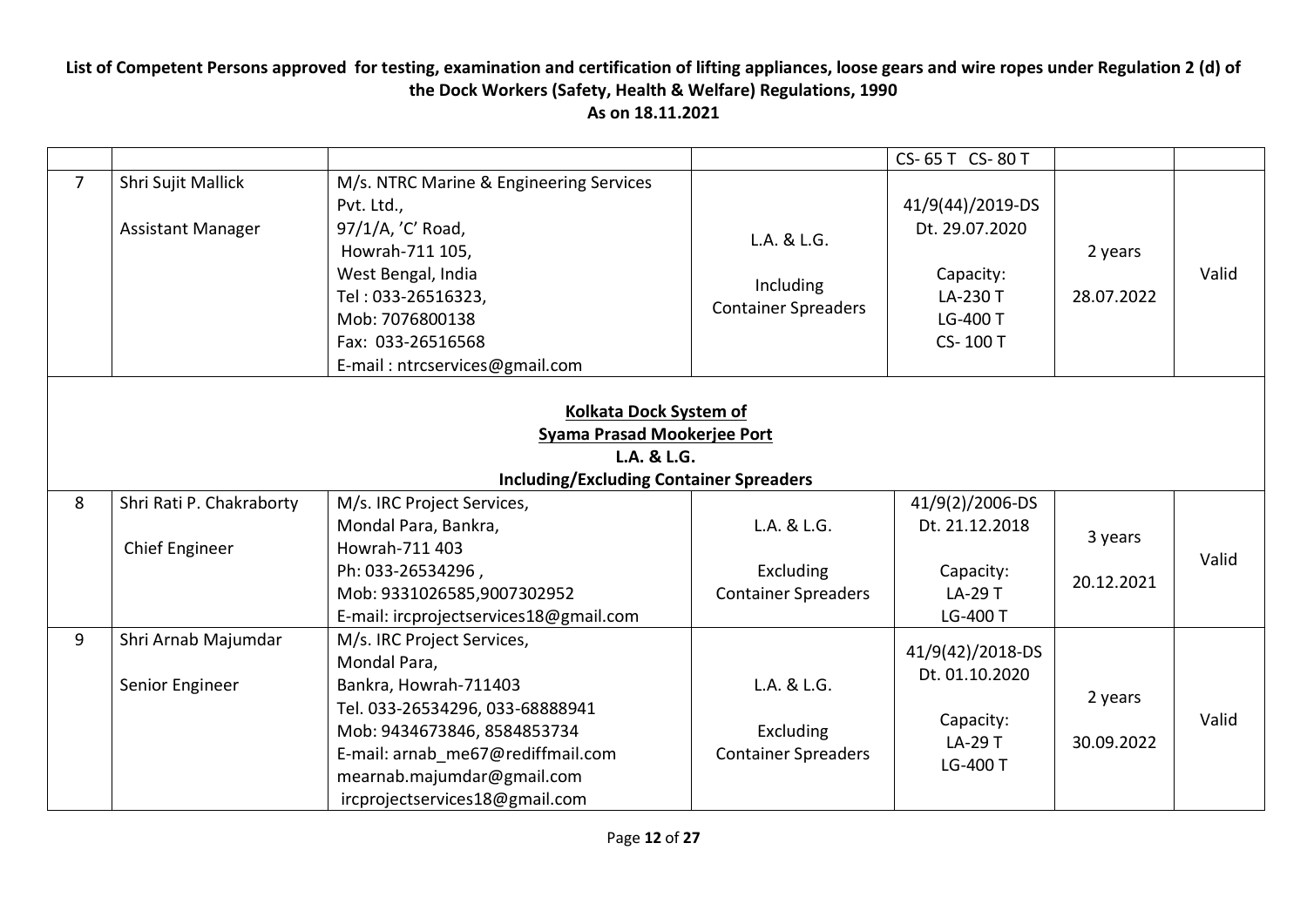|              | <b>Wire Ropes</b>                                                      |                                                                                                                                                                                                                                       |                                         |                                                       |                       |       |  |  |  |  |
|--------------|------------------------------------------------------------------------|---------------------------------------------------------------------------------------------------------------------------------------------------------------------------------------------------------------------------------------|-----------------------------------------|-------------------------------------------------------|-----------------------|-------|--|--|--|--|
| 10           | Shri Sandeep Jaiswal<br>Sr. Manager (QA)                               | M/s. Usha Martin Ltd.,<br>Tatisilwai, Ranchi, Jharkhand-835 103.<br>Tel.: 651-3051400/651-2265241<br>651-3051542<br>Mob: 9934379391<br>Fax: 651-3051409/410<br>E-mail: feedback@ushamartin.co.in<br>sandeep jaiswal@ushamartin.co.in  | Wire Ropes                              | 41/8(69)/2014-DS<br>Dt. 18.12.2020<br>Capacity: 800 T | 2 years<br>17.12.2022 | Valid |  |  |  |  |
| 11           | Shri Abhijeet Sinha<br><b>Assistant Manager</b><br>(Quality Assurance) | M/s. Usha Martin Ltd.,<br>Tatisilwai, Ranchi, Jharkhand - 835 103.<br>Tel.: 651-3051400/651-2265241<br>651-3051542<br>Mob: 7280900900<br>Fax: 651-3051409/410<br>E-mail: feedback@ushamartin.co.in<br>abhijeet sinha@ushamartin.co.in | Wire Ropes                              | 41/9(46)/2020-DS<br>Dt. 19.01.2021<br>Capacity: 300 T | 1 year<br>18.01.2022  | Valid |  |  |  |  |
|              |                                                                        | Deendayal Port, Gujarat                                                                                                                                                                                                               |                                         |                                                       |                       |       |  |  |  |  |
|              |                                                                        | L.A. & L.G.<br><b>Including/Excluding Container Spreaders</b>                                                                                                                                                                         |                                         |                                                       |                       |       |  |  |  |  |
| $\mathbf{1}$ | Shri Shailesh C. Modi                                                  | M/s. M.M. Cargo Gear & Marine Services Pvt.<br>Ltd.,                                                                                                                                                                                  | L.A. & L.G.                             | 41/11(1)/2006-DS<br><b>PART-I</b>                     | 3 years               |       |  |  |  |  |
|              | Director                                                               | Plot No.114, GIDC, Oslo Cinema Road,<br>Gandhidham, Dist. Kutch-370 201<br>Tel No. 2836-231385/238385                                                                                                                                 | Including<br><b>Container Spreaders</b> | Dt. 22.05.2019<br>Capacity:                           | 21.05.2022            | Valid |  |  |  |  |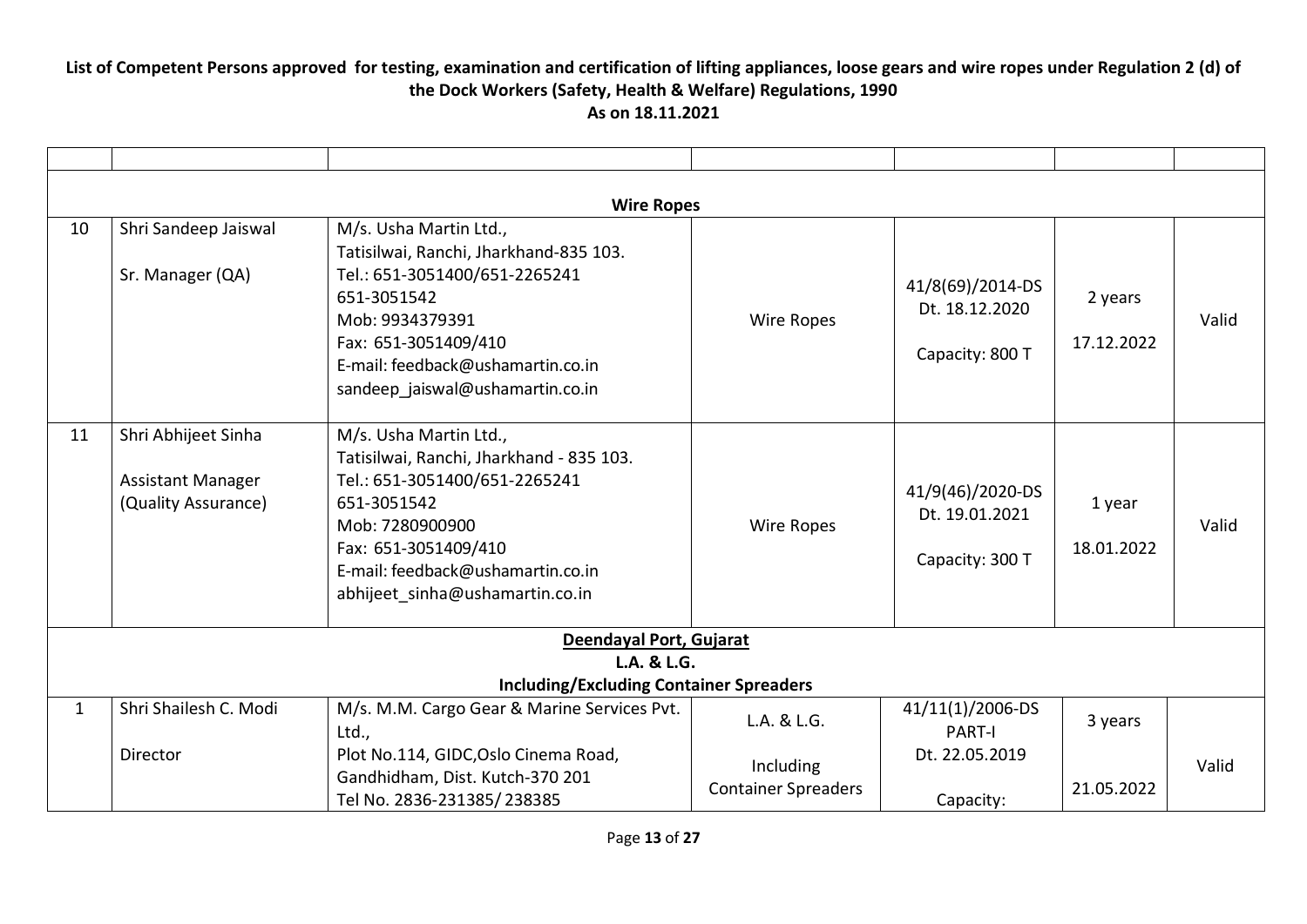|                |                                                        | Mob: 9978912031<br>E-mail: mmcargo10@hotmail.com                                                                                                                                                                                               |                                                        | LA-150 T<br>LG-200 T<br><b>CS-90T</b>                                                    |                       |       |
|----------------|--------------------------------------------------------|------------------------------------------------------------------------------------------------------------------------------------------------------------------------------------------------------------------------------------------------|--------------------------------------------------------|------------------------------------------------------------------------------------------|-----------------------|-------|
| $\overline{2}$ | Shri. Rinkesh P. Motiani<br>Engineering In-charge      | M/s. M.M. Cargo Gear & Marine Services Pvt.<br>Ltd.,<br>Plot No.114, GIDC,<br>Oslo Cinema Road, Gandhidham,<br>Dist. Kutch-370 201<br>Tel No. 2836-231385/238385<br>Mob: 9687618783<br>Fax No. 91-2836-235255<br>E-mail: mmcargo10@hotmail.com | L.A. & L.G.<br>Including<br><b>Container Spreaders</b> | 41/11(5)/2010-DS<br>Dt. 22.05.2019<br>Capacity:<br>LA-150 T<br>LG-200 T<br><b>CS-90T</b> | 3 years<br>21.05.2022 | Valid |
| 3              | Shri Sanjeev Kumar<br>Agarwal<br><b>Chief Engineer</b> | M/s. SSR Marine Services Pvt. Ltd.,<br>Plot No.69, Ward 6, Industrial Area,<br>Gandhidham, Kutch, Gujarat - 370 201<br>Tel.: 022-25899751/65617625<br>E-mail: sanjeev@ssrmarineservices.com<br>business@ssrmarineservices.com                  | L.A. & L.G.<br>Excluding<br>Container Spreader         | 41/11(7)/2012-DS<br>Dt. 03.07.2019<br>Capacity:<br>LA-75 T<br>LG-100T                    | 3 years<br>02.07.2022 | Valid |
| 4              | Shri Suraj Kumar<br>Choudhary<br>Manager               | M/s. Western Marine & Engineering Services<br>Pvt. Ltd.,<br>Plot No. 3, Survey No. 44/2,<br>Chudva nagar, Jawahar Nagar,<br>Gandhidham,<br>Kutch 370 201,<br>Gujarat<br>Mob. - 9558558153, 9574830092                                          | L.A. & L.G.<br>Including<br><b>Container Spreader</b>  | 41/11(6)/2012-DS Dt.<br>22.04.2019<br>Capacity:<br>LA-64 T<br>LG-100 T<br><b>CS-85 T</b> | 3 years<br>21.04.2022 | Valid |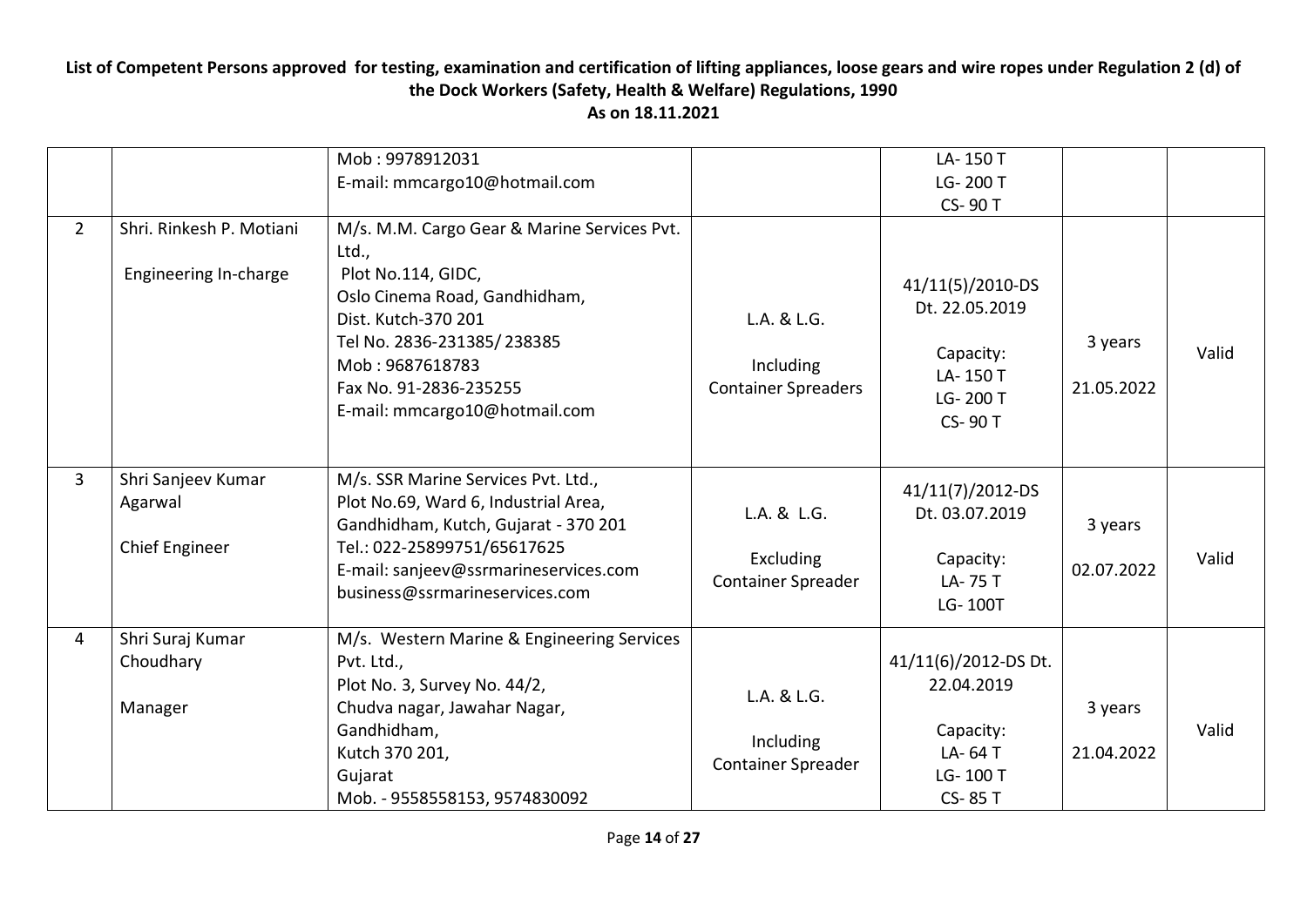|                |                                                           | E-mail: suraj.gec@gmail.com<br>gujaratwesternmarine@gmail.com                                                                                                                                                                         |                                                        |                                                                                           |                       |       |
|----------------|-----------------------------------------------------------|---------------------------------------------------------------------------------------------------------------------------------------------------------------------------------------------------------------------------------------|--------------------------------------------------------|-------------------------------------------------------------------------------------------|-----------------------|-------|
| 5              | Shri Paras S. Vaghela<br>In-charge (Testing<br>Division)  | M/s. Testomar Gujarat Pvt. Ltd.,<br>P. No. 306, Sector 1/A, Manali Chambers,<br>Gandhidham,<br>Kutch,<br>Gujarat - 370 201<br>Tel.: 230488 Fax: 239057<br>Mob: 9825167360<br>E-mail: paras.vaghela@gmail.com                          | L.A. & L.G.<br>Excluding<br><b>Container Spreaders</b> | 41/11(2)/2009-<br>DS/Part-I Dt.<br>06.09.2021<br>Capacity:<br>LA-57T<br>LG-100 T          | 2 years<br>05.09.2023 | Valid |
| 6              | Shri Upendra Vinodray<br>Joshi<br>Sr. Engineer            | M/s. M.M. Marine Services,<br>Plot No. 134, Ward 6, Industrial Area,<br>Gandhidham,<br>Kutch-Gujrat-370 201<br>Mobile: 9979084045, 9619093919,<br>9769239549<br>E-mail: lifeboats@mmmarineserv.com<br>admin@mmmarineserv.com          | L.A. & L.G.<br>Excluding<br><b>Container Spreaders</b> | 41/11(11)/2019-DS<br>Dt. 29.07.2020<br>Capacity:<br>LA-124 T<br>LG-100T                   | 2 years<br>28.07.2022 | Valid |
| $\overline{7}$ | Shri I Shailesh Modi<br>Engineer & Technical<br>Assistant | M/s. M M Cargo Gear and Marine Services<br>Pvt. Ltd.,<br>Plot No.114, G.I.D.C.,<br>Sector - 10A, Near Oslo Cinema,<br>Gandhidham -370 201, Gujarat.<br>Tel No. 2836-231385/238385<br>Mob: 9099189696<br>E-mail: mmcargo10@hotmail.com | L.A. & L.G.<br>Including<br><b>Container Spreader</b>  | 41/11(13)/2020-DS<br>Dt. 16.04.2021<br>Capacity:<br>LA-154 T<br>LG-220 T<br><b>CS-90T</b> | 1 year<br>15.04.2022  | Valid |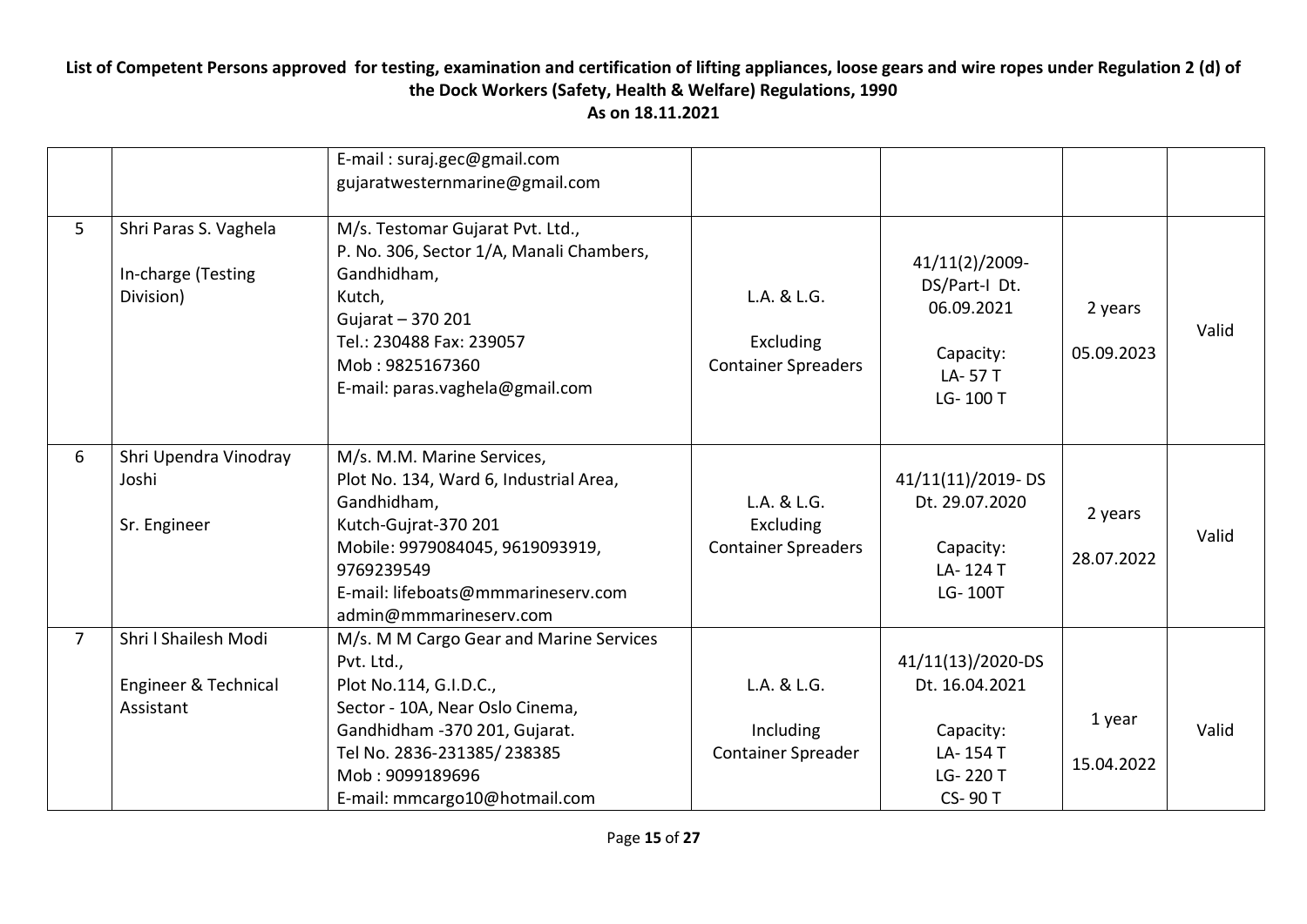|                |                                                           | J N Port                                                                                                                                                                                                                                                             |                                                        |                                                                                      |                       |       |  |  |  |
|----------------|-----------------------------------------------------------|----------------------------------------------------------------------------------------------------------------------------------------------------------------------------------------------------------------------------------------------------------------------|--------------------------------------------------------|--------------------------------------------------------------------------------------|-----------------------|-------|--|--|--|
|                | L.A. & L.G.                                               |                                                                                                                                                                                                                                                                      |                                                        |                                                                                      |                       |       |  |  |  |
|                |                                                           | <b>Including/Excluding Container Spreaders</b>                                                                                                                                                                                                                       |                                                        |                                                                                      |                       |       |  |  |  |
| $\mathbf{1}$   | Shri Sushil Kumar Singh<br><b>Quality Control Manager</b> | M/s. Sea-Linkers Pvt. Ltd.,<br>Plot No. R-520, TTC Indl. Area,<br>Thane Belapur Road,<br>Rabale, Navi Mumbai-400701                                                                                                                                                  | L.A. & L.G.                                            | 41/8(12)/07-DS<br>(Part-II)<br>Dt. 29.07.2020                                        | 2 years               |       |  |  |  |
|                |                                                           | Tel.: 022-2760 8400<br>Fax: 022 - 2760 8383<br>M-9820003314, 8169875304,9820027638<br>E-mail: sushil@sealinkers.com<br>zebra@sealinkers.com                                                                                                                          | Excluding<br><b>Container Spreaders</b>                | Capacity:<br>LA-105 T<br>LG - 275 T                                                  | 28.07.2022            | Valid |  |  |  |
| $\overline{2}$ | Shri Anup Kumar Gayen<br><b>Managing Director</b>         | M/s. Betal Engineering Co Pvt. Ltd.,<br>Sagar/D-13/2:4,<br>Sector - 29, Vashi,<br>Navi Mumbai- 400 703<br>Tel.: 022-27684497/9187<br>Fax: 022-27668783<br>Mobile: 9987035915<br>E-mail: anup@betal.info                                                              | L.A. & L.G.<br>Excluding<br><b>Container Spreaders</b> | 41/8-W/2002-DS<br>Dt. 11.06.2019<br>Capacity:<br>LA-80T<br>LG-150 T                  | 3 years<br>10.06.2022 | Valid |  |  |  |
| $\overline{3}$ | Shri Asim Kumar Biswas<br><b>General Manager</b>          | M/s. Western Marine & Engineering Services<br>Pvt. Ltd.,<br>Silver Spring, Unit No.39, Ground floor,<br>'B' Block, Plot No.6, MIDC, Taloja,<br>Navi Mumbai - 410 208<br>Tel: 022-65294618, 9833988527<br>E-mail: westernmarinem@gmail.com<br>mumbai@westernmarine.in | L.A. & L.G.<br>Including<br><b>Container Spreaders</b> | 41/8(35)/2010-DS<br>Dt. 19.01.2021<br>Capacity:<br>LA-133 T<br>LG - 200 T<br>CS-85 T | Up to<br>21.05.2022   | Valid |  |  |  |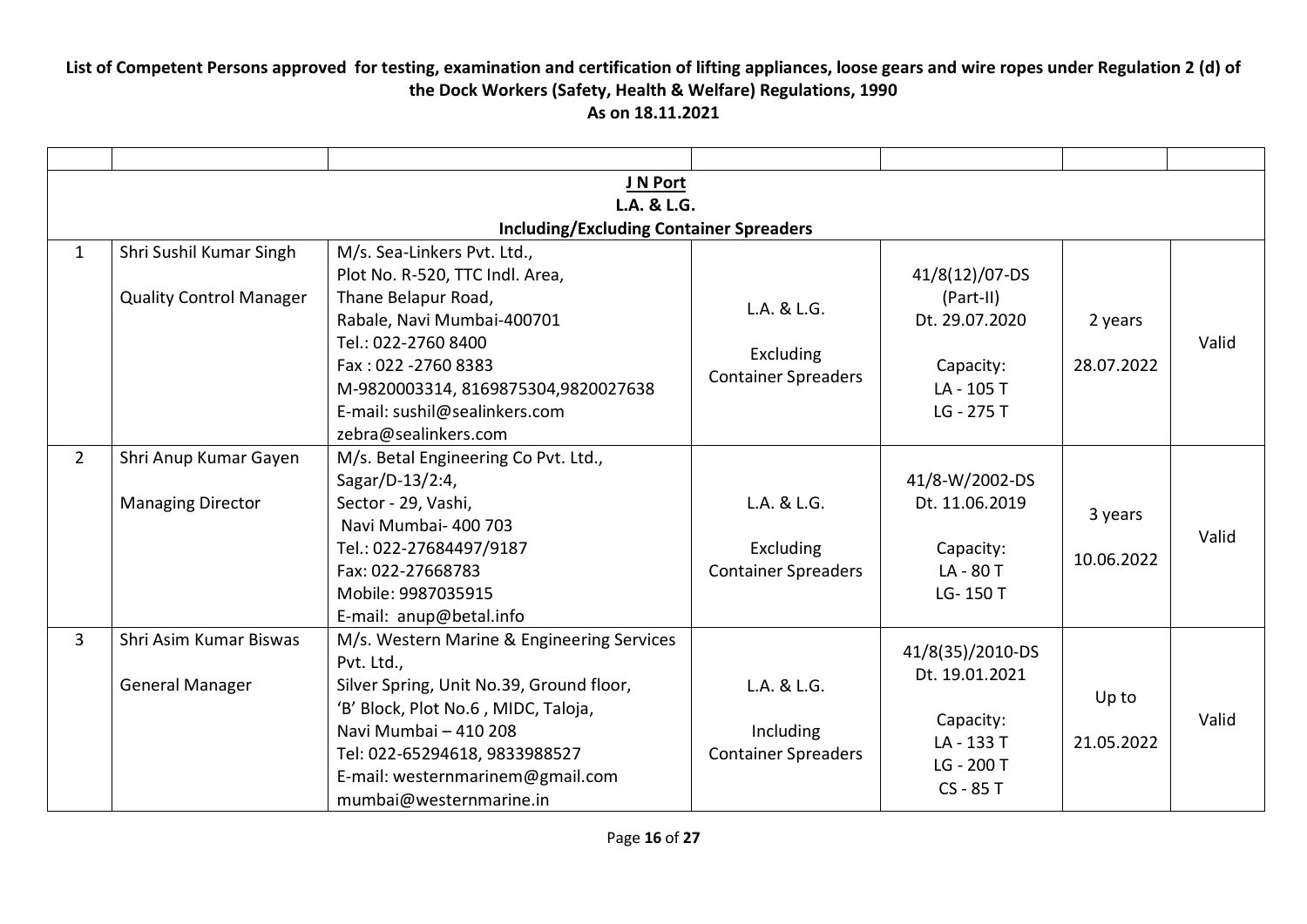| 4              | Shri Harshal Bharatkumar<br>Joshi<br>Manager                  | M/s. Western Marine & Engineering Services<br>Pvt. Ltd.,<br>Silver Spring, Unit No. 39, Plot No 06,<br>Ground Floor, 'B' Block,<br>Taloja Industrial Area, Taloja MIDC,<br>Navi Mumbai - 410 208<br>Tel: 022-27412043, 9898313334<br>Fax: 022-27412042<br>E-mail: westernmarine.harshal@gmail.com<br>mumbai@westernmarine.in<br>westernmarinem@gmail.com | L.A. & L.G.<br>Including<br><b>Container Spreaders</b> | 41/8(99)/2018-DS<br>Dt. 19.01.2021<br>Capacity:<br>LA-133 T<br>LG - 200 T<br>CS - 85 T | Up to<br>07.08.2022  | Valid |
|----------------|---------------------------------------------------------------|----------------------------------------------------------------------------------------------------------------------------------------------------------------------------------------------------------------------------------------------------------------------------------------------------------------------------------------------------------|--------------------------------------------------------|----------------------------------------------------------------------------------------|----------------------|-------|
| 5 <sup>1</sup> | Shri Rajesh Sitaram<br>Madachane<br>Sr. Engineer              | M/s. M.M.Marine Services<br>Unit No. 13, Bldg. No. 8, Ground Floor,<br>Jogani Industrial Estate,<br>Chunnabhatti (E)<br>Mumbai - 400 022<br>Tel.: 022-24053999<br>Mobile: 9769239549<br>Fax: 022-24053999<br>E-mail: lifeboats@mmmarineserv.com<br>admin@mmmarineserv.com                                                                                | L.A. & L.G.<br>Excluding<br><b>Container Spreaders</b> | 41/8(109)/2020-DS<br>Dt. 26.02.2021<br>Capacity:<br>LA-50T<br>LG-200 T                 | 1 year<br>25.02.2022 | Valid |
| 6              | Shri Shib Shankar Bose<br><b>HOD/Joint General</b><br>Manager | M/s. A. S. Moloobhoy Pvt. Ltd.,<br>Plot No. D-335, TTC Indl. Area,<br>Near IBIS Hotel, Turbhe,<br>Navi Mumbai - 400 705<br>Tel.: 022-23080800<br>Fax: 022-23080799<br>Mobile: 9702555582, 7045507850<br>E-mail: bose@asmoloobhoy.com                                                                                                                     | L.A. & L.G.<br>Excluding<br><b>Container Spreaders</b> | 41/8(3)/2021-DS<br>Dt. 23.04.2021<br>Capacity:<br>LA-35 T<br>LG-140 T                  | 1 year<br>22.04.2022 | Valid |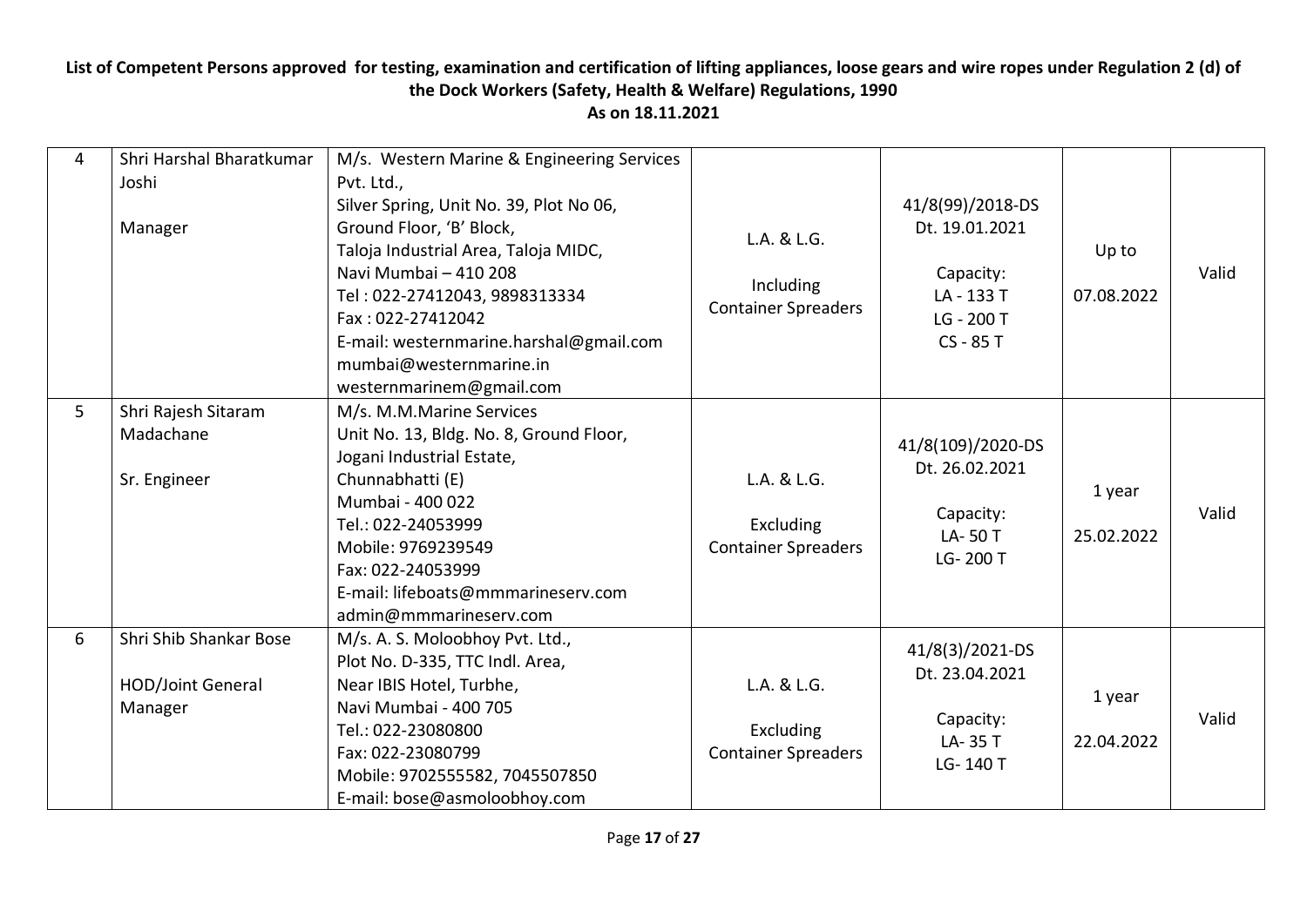|                |                                                                                     | service@ asmoloobhoy.com                                                                                                                                                                                                                                        |                                                        |                                                                                     |                       |       |  |  |  |
|----------------|-------------------------------------------------------------------------------------|-----------------------------------------------------------------------------------------------------------------------------------------------------------------------------------------------------------------------------------------------------------------|--------------------------------------------------------|-------------------------------------------------------------------------------------|-----------------------|-------|--|--|--|
| $\overline{7}$ | Shri Sachin Ramchandra<br><b>Bhosale</b><br>Senior Manager                          | M/s. A. S. Moloobhoy Pvt. Ltd.,<br>Plot No. D-335, TTC Indl. Area,<br>Near IBIS Hotel, Turbhe,<br>Navi Mumbai - 400 705<br>Tel.: 022-23080800<br>Fax: 022-23080799<br>Mobile: 9892529696, 7045507850<br>E-mail: Isa@asmoloobhoy.com<br>service@ asmoloobhoy.com | L.A. & L.G.<br>Excluding<br><b>Container Spreaders</b> | 41/8(10)/2021-DS<br>Dt. 18.11.2021<br>Capacity:<br>LA-35 T<br>LG-140 T              | 1 year<br>17.11.2022  | Valid |  |  |  |
|                | Mormugao Port, Goa<br>L.A. & L.G.<br><b>Including/Excluding Container Spreaders</b> |                                                                                                                                                                                                                                                                 |                                                        |                                                                                     |                       |       |  |  |  |
| $\mathbf{1}$   | Shri Koushik Majumder<br><b>Executive Engineer</b>                                  | M/s. Western Marine & Engineering Services<br>Pvt. Ltd.,<br>3, Surekha Complex, Near Lake,<br>Vaddem, Vasco-Da-Gama,<br>$Goa - 403802$<br>Tel No.: 7980718410, 9732458139,<br>(0832) 2516606, 9822126857<br>Fax No. (0832) 2516607<br>E-mail: goawmes@gmail.com | L.A. & L.G.<br>Including<br><b>Container Spreaders</b> | 41/12(8)/2016-DS<br>Dt. 06.09.2021<br>Capacity:<br>LA-63 T<br>LG-100 T<br>CS - 85 T | 2 years<br>05.09.2023 | Valid |  |  |  |
| $\overline{2}$ | Shri Vijay Govind Chavan<br>Engineer                                                | M/s. SK Marine Services,<br>AF No.2, Marvel Building, Dhanashree Village,<br>Merces Vasco in, Vaddem,<br>Vasco Da Gama, Goa - 403802.<br>Tel: 8806296974                                                                                                        | L.A. & L.G.<br>Excluding<br><b>Container Spreaders</b> | 41/12(11)/2019-DS<br>Dt. 29.07.2020<br>Capacity:<br><b>LA-70 T</b>                  | 2 years<br>28.07.2022 | Valid |  |  |  |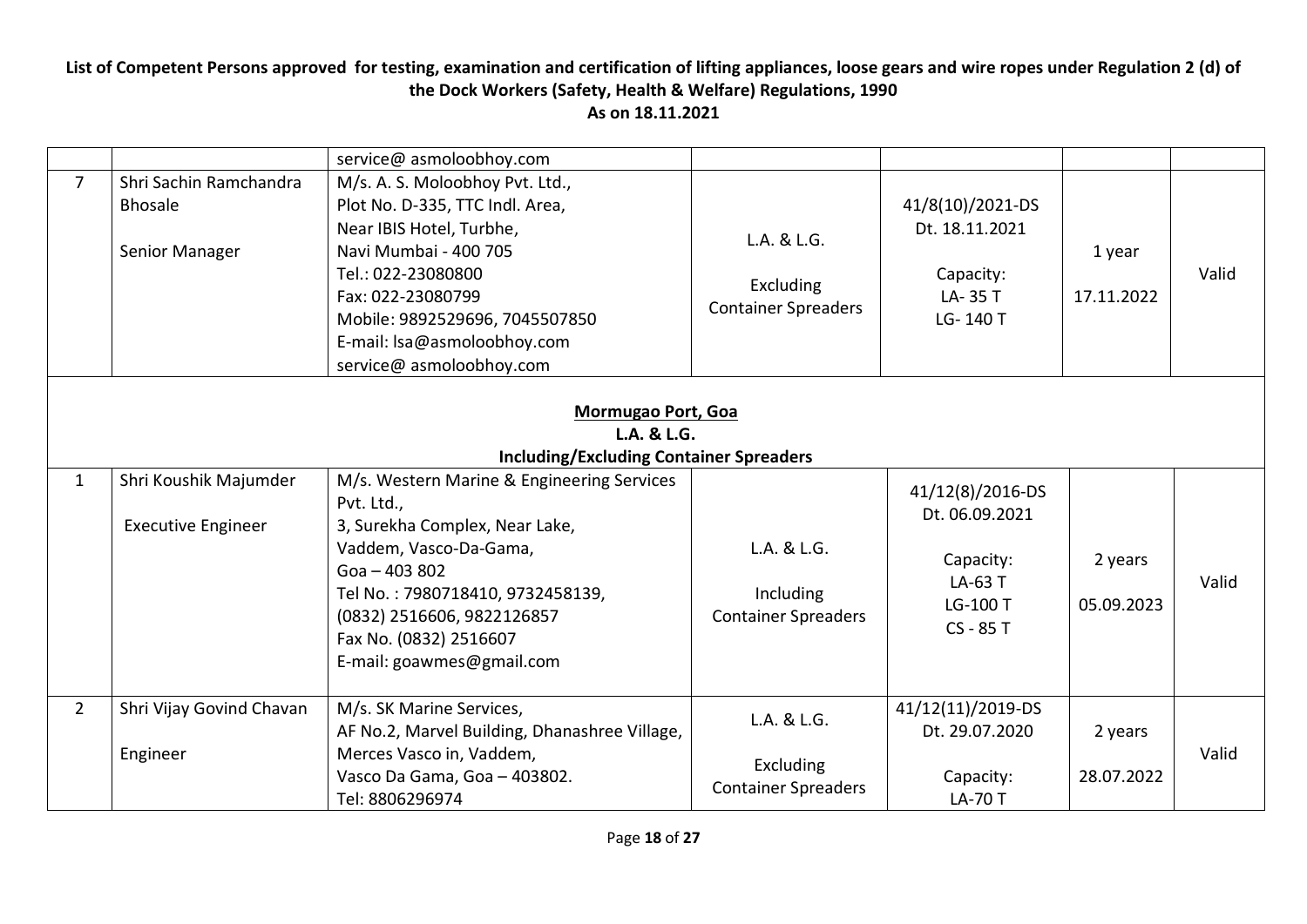|                |                                                                                            | E-mail: skmsgoa@gmail.com                                                                                                                                                                                         |                                                        | LG-200 T                                                               |                       |       |  |  |  |
|----------------|--------------------------------------------------------------------------------------------|-------------------------------------------------------------------------------------------------------------------------------------------------------------------------------------------------------------------|--------------------------------------------------------|------------------------------------------------------------------------|-----------------------|-------|--|--|--|
|                | <b>New Mangalore Port</b><br>L.A. & L.G.<br><b>Including/Excluding Container Spreaders</b> |                                                                                                                                                                                                                   |                                                        |                                                                        |                       |       |  |  |  |
| $\mathbf{1}$   | Shri Shashidhar Bhat<br>Managing partner                                                   | M/s. S.V. Marine Corporation,<br>Baikampady Indl. Area,<br>Baikampady<br>New Mangalore-575 011<br>Tel.: 0844-2406682, 0824-2407161<br>Mobile: 9986108222/ 9545108222,<br>9741900547<br>E-mail: marinesv@gmail.com | L.A. & L.G.<br>Excluding<br><b>Container Spreaders</b> | 41/13(9)/2014-DS<br>Dt.11.06.2019<br>Capacity:<br>LA-58 T<br>LG-200 T  | 3 years<br>10.06.2022 | Valid |  |  |  |
| $2^{\circ}$    | Shri Manoj V.J.<br><b>General Manager</b>                                                  | M/s. Rama Krishna Ship Repairing Pvt. Ltd.,<br>155-C, Baikampady Industrial Area,<br>Baikampady,<br>Mangalore - 575 011.<br>Tel.: 0824-2407161<br>Mob: 9845431767<br>Email: rkspltd@gmail.com                     | L.A. & L.G.<br>Excluding<br><b>Container Spreaders</b> | 41/13(5)/2010-DS<br>Dt. 05.02.2019<br>Capacity:<br>LA-48 T<br>LG-200 T | 3 years<br>04.02.2022 | Valid |  |  |  |
| $\overline{3}$ | Shri Sai Krishna<br>Engineer                                                               | M/s. SK Marine Services,<br>D. No. $3/145 - 1^{ST}$ Floor,<br>Kukkady House,<br>Near Shetty Ice Cream, Kulai,<br>Mangalore - 575 019<br>Mob: 9986108222                                                           | L.A. & L.G.<br>Including<br><b>Container Spreaders</b> | 41/12(5)/2010-DS<br>Dt. 26.03.2019<br>Capacity:<br>LA-80 T<br>LG-200 T | 3 years<br>25.03.2022 | Valid |  |  |  |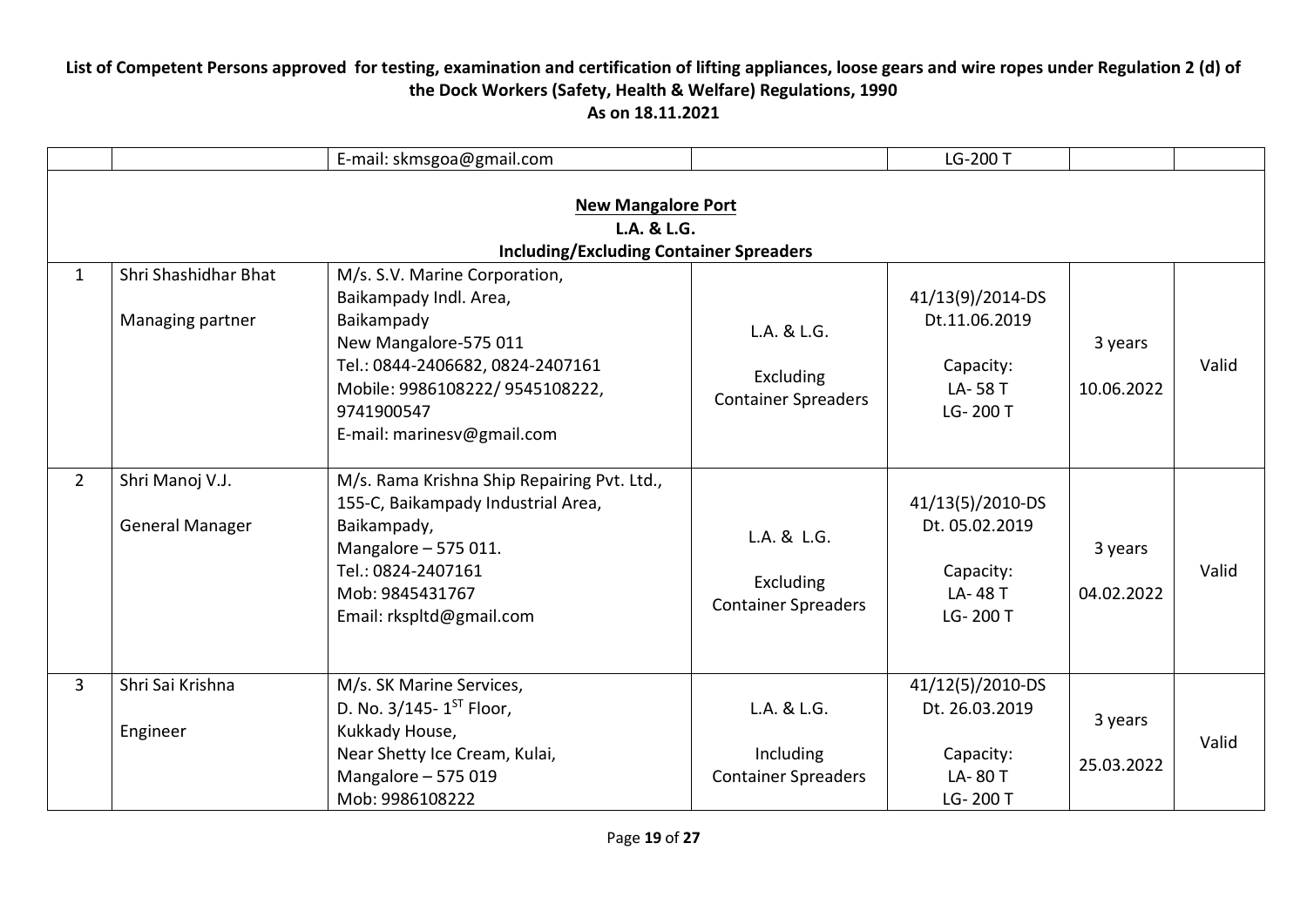|                |                                                    | E-mail: skmsgoa@gmail.com                                                                                                                                                                                             |                                                        | <b>CS-80 T</b>                                                                             |                       |       |  |  |  |
|----------------|----------------------------------------------------|-----------------------------------------------------------------------------------------------------------------------------------------------------------------------------------------------------------------------|--------------------------------------------------------|--------------------------------------------------------------------------------------------|-----------------------|-------|--|--|--|
| $\overline{4}$ | Ms. Shivani Alva<br>Senior Engineer-I              | M/s. Alpha Engineering Testing Services,<br>5-4-169, M.G. Road<br>Ballalbagh, Mangalore-575 003<br>Tel: 2495982, 2457814<br>Mob: 9945045982<br>E-mail: shivanialva@outlook.com<br>alvakp@outlook.com                  | L.A. & L.G.<br>Including<br><b>Container Spreaders</b> | 41/13(10)/2018-DS<br>Dt. 08.08.2019<br>Capacity:<br>LA-90 T<br>LG-125 T<br><b>CS-70T</b>   | 3 years<br>07.08.2022 | Valid |  |  |  |
|                |                                                    | <b>Cochin Port</b>                                                                                                                                                                                                    |                                                        |                                                                                            |                       |       |  |  |  |
|                | L.A. & L.G.                                        |                                                                                                                                                                                                                       |                                                        |                                                                                            |                       |       |  |  |  |
|                |                                                    | <b>Including/Excluding Container Spreaders</b>                                                                                                                                                                        |                                                        |                                                                                            |                       |       |  |  |  |
| $\mathbf{1}$   | Shri Jose Mathew K.<br><b>Technical Engineer</b>   | M/s. Bright Marine Safety Services,<br>1/591, V.P.Road, Azheekal,<br>P.O. Vypin,                                                                                                                                      | L.A. & L.G.                                            | 41/14(14)/2017-DS<br>Dt.17.06.2019                                                         | 3 years               |       |  |  |  |
|                |                                                    | Kochi-682 510<br>Tel: 9349450230, 9847268825<br>E-mail: brighttechkochi@gmail.com                                                                                                                                     | Excluding<br><b>Container Spreaders</b>                | Capacity:<br>LA-100 T<br>LG-200 T                                                          | 16.06.2022            | Valid |  |  |  |
| $\overline{2}$ | Shri Sumesh Soman<br>Manager                       | M/s. Western Marine & Engineering Services<br>Pvt. Ltd.,<br>VII/512D, Panchayat Crash Programme Road,<br>Kundanoor Jn., Maradu P.O.,<br>Kochi- 682 304<br>Tel.: 0484-2705824<br>E-mail: westernmarine.india@gmail.com | L.A. & L.G.<br>Including<br><b>Container Spreaders</b> | 41/14(8)/2012-DS<br>Dt. 03.09.2019<br>Capacity:<br>LA-124 T<br>LG-100 T<br><b>CS-100 T</b> | 3 years<br>02.09.2022 | Valid |  |  |  |
| $\overline{3}$ | Shri Rishil Franklin<br><b>Mechanical Engineer</b> | M/s. JP Marine Services,<br>5/65A, Mampilly Vadel Church Road,<br>Nayarambalam P.O.,<br>Ernakulam - 682 509<br>Mob.: 9495102035, 9847281268                                                                           | L.A. & L.G.<br>Excluding<br><b>Container Spreaders</b> | 41/14(1)/2021-DS<br>Dt. 16.04.2021<br>Capacity:<br>LA-151 T                                | 1 year<br>15.04.2022  | Valid |  |  |  |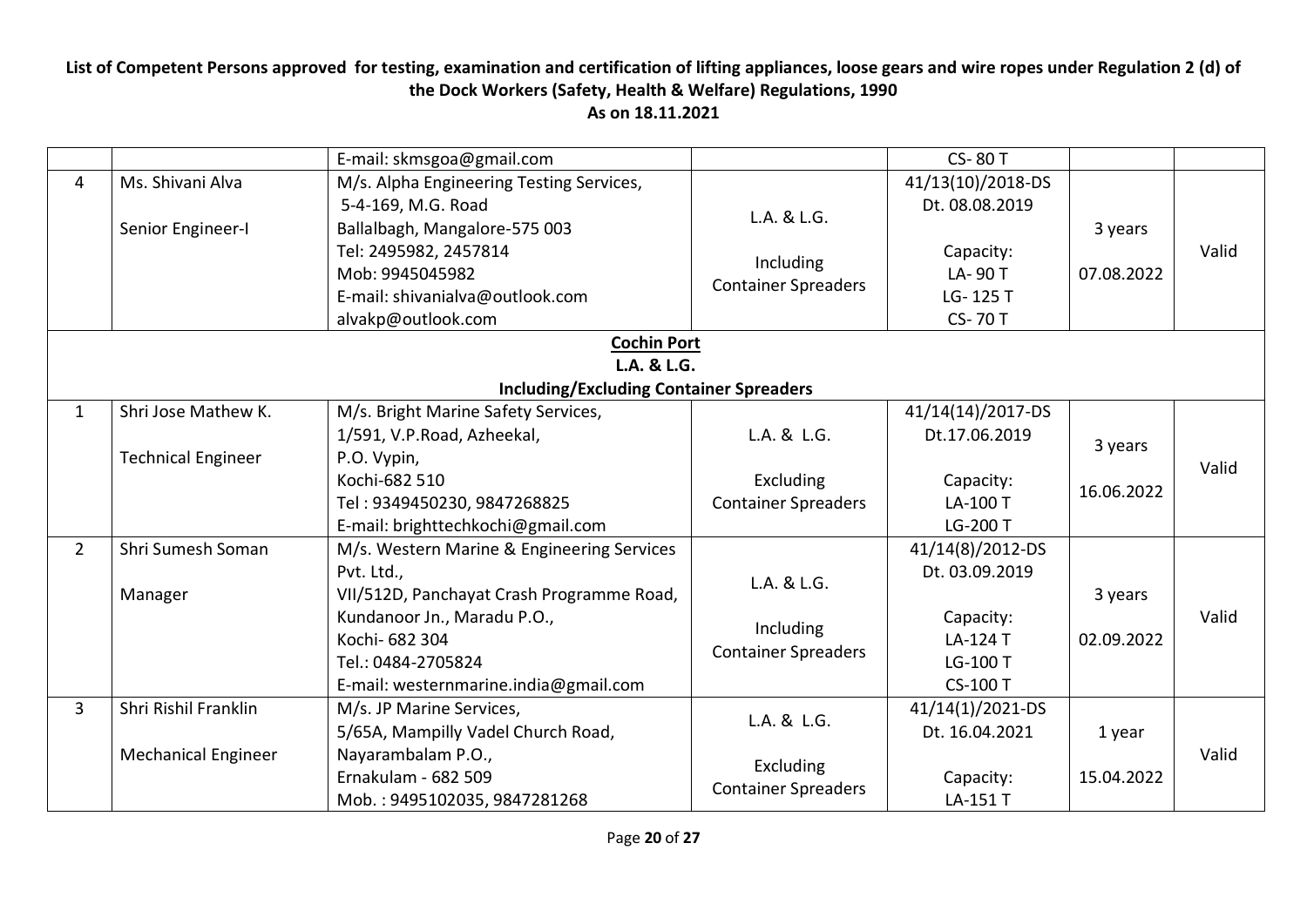|                |                                                      | E-mail: jpmarineservices@gmail.com                                                                                                                                                                                          |                                                        | LG-200 T                                                                  |                       |       |  |  |  |  |
|----------------|------------------------------------------------------|-----------------------------------------------------------------------------------------------------------------------------------------------------------------------------------------------------------------------------|--------------------------------------------------------|---------------------------------------------------------------------------|-----------------------|-------|--|--|--|--|
|                | V. O. Chidambaranar Port, Tuticorin                  |                                                                                                                                                                                                                             |                                                        |                                                                           |                       |       |  |  |  |  |
|                | L.A. & L.G.                                          |                                                                                                                                                                                                                             |                                                        |                                                                           |                       |       |  |  |  |  |
|                |                                                      | <b>Including/Excluding Container Spreaders</b>                                                                                                                                                                              |                                                        |                                                                           |                       |       |  |  |  |  |
| $\mathbf{1}$   | Shri Priyankar Karmakar<br><b>Executive Engineer</b> | M/s. N.C.G.B. Engineering Co. Pvt. Ltd.,<br>5-B/20, Aruna Nagar Layout,<br>Celceeni Colony,<br>Tuticorin-628 008.<br>Tel.: 0461-2377020<br>Fax: 0471-2377270<br>E-mail:<br>priyankarkarmakar221984@gmail.com                | L.A. & L.G.<br>Excluding<br><b>Container Spreaders</b> | 41/15(11)/2013-DS<br>Dt. 17.06.2019<br>Capacity:<br>LA-61T<br>LG-200 T    | 3 years<br>16.06.2022 | Valid |  |  |  |  |
| $\overline{2}$ | Shri J. Mercelin<br>Engineering In-charge            | M/s. M.M. Cargo Gear & Marine Services Pvt.<br>Ltd.,<br>4B/9, New Salt Colony,<br>Near Kamraj College,<br>Tuticorin-628 003<br>Tel.: 2836231385<br>Mob: 9600294524<br>Fax: 28362355255<br>E-mail: tuticorin@mmcargogear.com | L.A. & L.G.<br>Excluding<br><b>Container Spreaders</b> | 41/15(5)/2010-DS<br>Dt. 05.02.2019<br>Capacity:<br>LA-132 T<br>LG-220 T   | 3 years<br>04.02.2022 | Valid |  |  |  |  |
| 3              | Shri V.Ramanathan<br>Proprietor                      | M/s. Technical Solutions,<br>2F/639, P & T Colony,<br>13 <sup>th</sup> Street West Extension,<br>Tuticorin -628 008<br>Tel.: 461-2345778<br>Fax: 461-2310474<br>E-mail:                                                     | L.A. & L.G.<br>Excluding<br><b>Container Spreaders</b> | No.41/15(4)/2009-DS<br>Dt.11.06.2019<br>Capacity:<br>LA-144 T<br>LG-200 T | 3 years<br>10.06.2022 | Valid |  |  |  |  |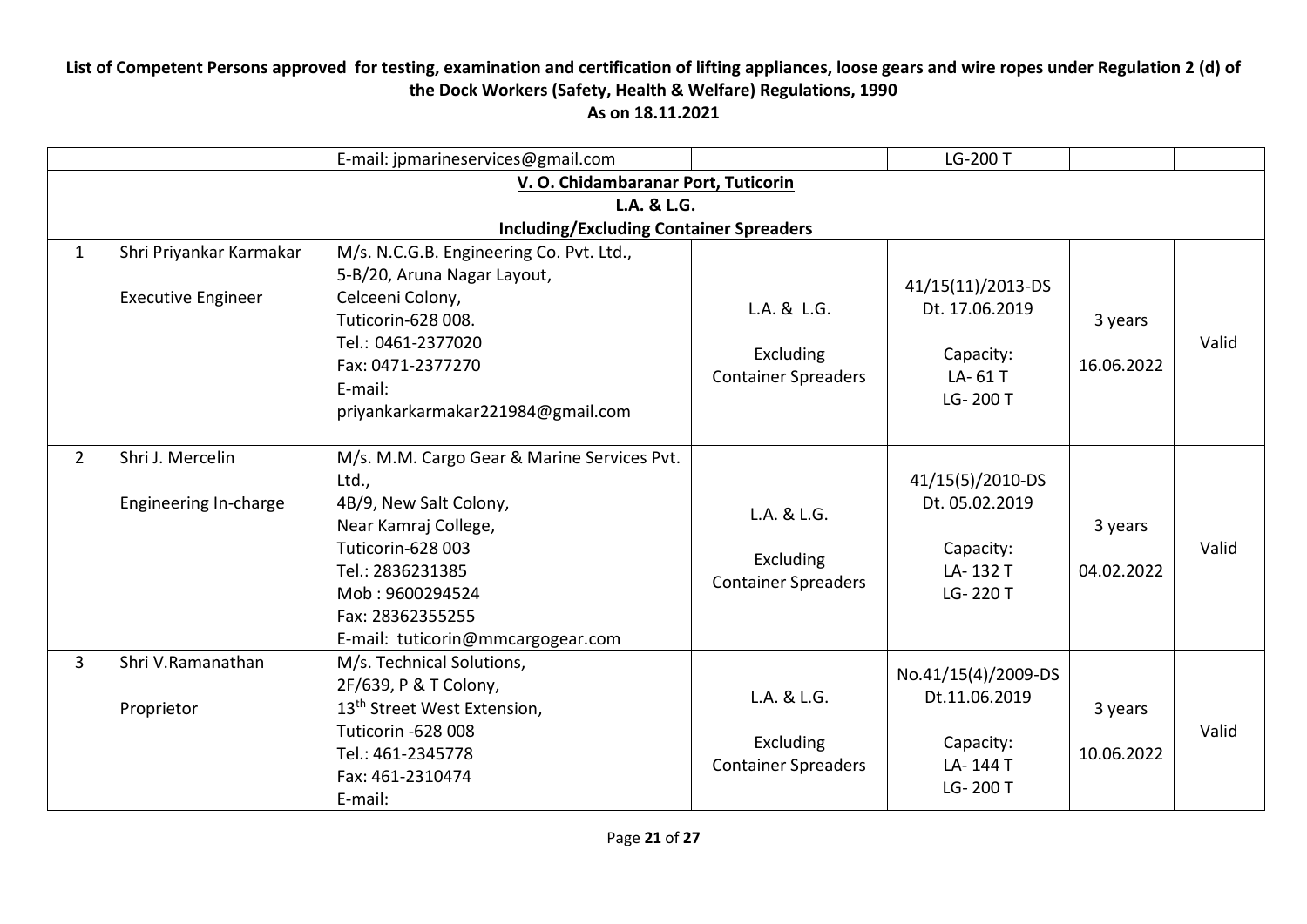|   |                                                        | technicalsolutions777@rediffmail.com                                                                                                                                                                                                        |                                                         |                                                                                         |                       |       |
|---|--------------------------------------------------------|---------------------------------------------------------------------------------------------------------------------------------------------------------------------------------------------------------------------------------------------|---------------------------------------------------------|-----------------------------------------------------------------------------------------|-----------------------|-------|
| 4 | Shri D. Paramasivan<br>Senior Engineer -<br>Operations | M/s. Technical Solutions,<br>2F/639, P & T Colony,<br>13 <sup>th</sup> Street, West Extension,<br>Tuticorin -628 008<br>Tel.: 461-2345778, 9600452628<br>Fax: 4612310474<br>E-mail:<br>technicalsolutions777@rediffmail.com                 | L.A. & L.G.<br>Excluding<br><b>Container Spreaders</b>  | 41/15(9)/2012-DS<br>Dt.05.02.2019<br>Capacity:<br>LA-144 T<br>LG-200 T                  | 3 years<br>04.02.2022 | Valid |
| 5 | Shri M.R. Sudhahar<br>Chief Engineer                   | M/s. N.C. Marine Service,<br>5A/584, Plot No.9, Caldwell Colony,<br>6th Main Road, Tuticorin-628 008<br>Tel.: 461-2377422<br>Fax: 461-2375170<br>Mob: 9159197487, 9585522386<br>E-mail: ncmarinetuticorin@yahoo.com<br>service@mescindia.in | L.A. & L.G.<br>Excluding<br><b>Container Spreaders</b>  | 41/15(10)/2012-DS<br>Dt. 17.06.2019<br>Capacity:<br>LA-69 T<br>LG-200 T                 | 3 years<br>16.06.2022 | Valid |
| 6 | Shri Swapnadip<br>Choudhury<br>Maintenance Engineer    | M/s. NCGB Engineering Co. Private Ltd.,<br>5-B/20, Aruna Nagar Layout, Celceeni Colony,<br><b>Tuticorin- 628 008</b><br>Tel.No. 9133-22344080<br>Fax No. 9133-22230199<br>E-mail: s.chowdhury@ncgb.co.in                                    | L.A. & L.G.<br>Including<br><b>Containers Spreaders</b> | 41/9(13)/2006-DS<br>Dt. 05.02.2019<br>Capacity:<br>LA-61T<br>LG-200 T<br><b>CS-80 T</b> | 3 years<br>04.02.2022 | Valid |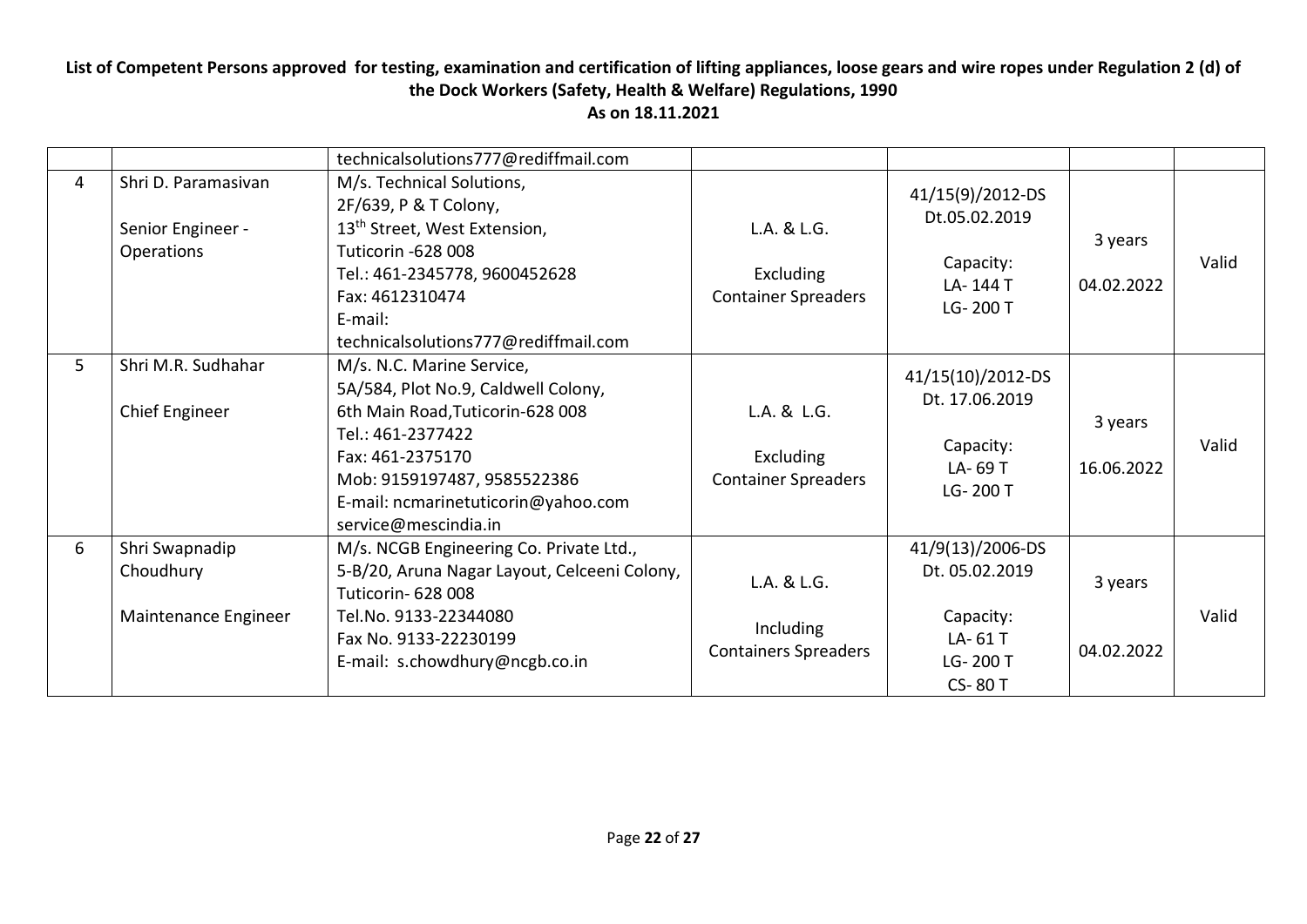| $\overline{7}$                    | Shri Sridhar Pradhan<br><b>Chief Executive</b>                  | M/s. N.C. Marine Services,<br>5A/584, Plot No.19, Caldwell Colony,<br>6th Main Road,<br>Tuticorin-628 008<br>Tel.: 461-2377422<br>Fax: 461-2375170<br>Mob: 9159197487, 9585522386<br>E-mail: ncmarinetuticorin@yahoo.com<br>service@mescindia.in | L.A. & L.G.<br>Excluding<br><b>Container Spreaders</b> | 41/15(13)/2016-DS<br>Dt. 06.09.2021<br>Capacity:<br>LA-69 T<br>LG-200 T  | 2 years<br>05.09.2023 | Valid |  |  |
|-----------------------------------|-----------------------------------------------------------------|--------------------------------------------------------------------------------------------------------------------------------------------------------------------------------------------------------------------------------------------------|--------------------------------------------------------|--------------------------------------------------------------------------|-----------------------|-------|--|--|
| Visakhapatnam Port<br>L.A. & L.G. |                                                                 |                                                                                                                                                                                                                                                  |                                                        |                                                                          |                       |       |  |  |
|                                   |                                                                 | <b>Including/Excluding Container Spreaders</b>                                                                                                                                                                                                   |                                                        |                                                                          |                       |       |  |  |
| $\mathbf{1}$                      | Shri Hari Prasad Nekkanti                                       | M/s. Omega Pipe Inspection & Services Pvt.                                                                                                                                                                                                       |                                                        |                                                                          |                       |       |  |  |
|                                   | <b>Inspection Engineer</b>                                      | Ltd.,<br>Pawan Residency, Kurmanpalem,<br>Plot No.107, Near Steel Plant,<br>Visakhapatnam, Andhra Pradesh - 530 046<br>Tel.: 0884-2307272, 7013698133<br>Fax: 0884-2307272<br>E-mail: nekkanti302@gmail.com<br>omega@omegapipe.com               | L.A. & L.G.<br>Excluding<br><b>Container Spreaders</b> | 41/16(36)/2014-DS<br>Dt. 08.08.2019<br>Capacity:<br>LA-140 T<br>LG-100 T | 3 years<br>07.08.2022 | Valid |  |  |
| $\overline{2}$                    | Shri Gangadhar Talisetty<br>Engineer-In-Testing &<br>Inspection | M/s. Rig-Tech HSE & Testing Services,<br>Plot No.D-3/B, 'B' Block, Near SRMT, Beside<br>Andhra Bank ATM,<br>Auto Nagar, Visakhapatnam - 530 012.<br>Mob: 9989241199<br>E-mail: rigtechvsp@gmail.com                                              | L.A. & L.G.<br>Excluding<br><b>Container Spreaders</b> | 41/14(6)/2012-DS<br>Dt. 08.08.2019<br>Capacity:<br>LA-100 T<br>LG-200 T  | 3 years<br>07.08.2022 | Valid |  |  |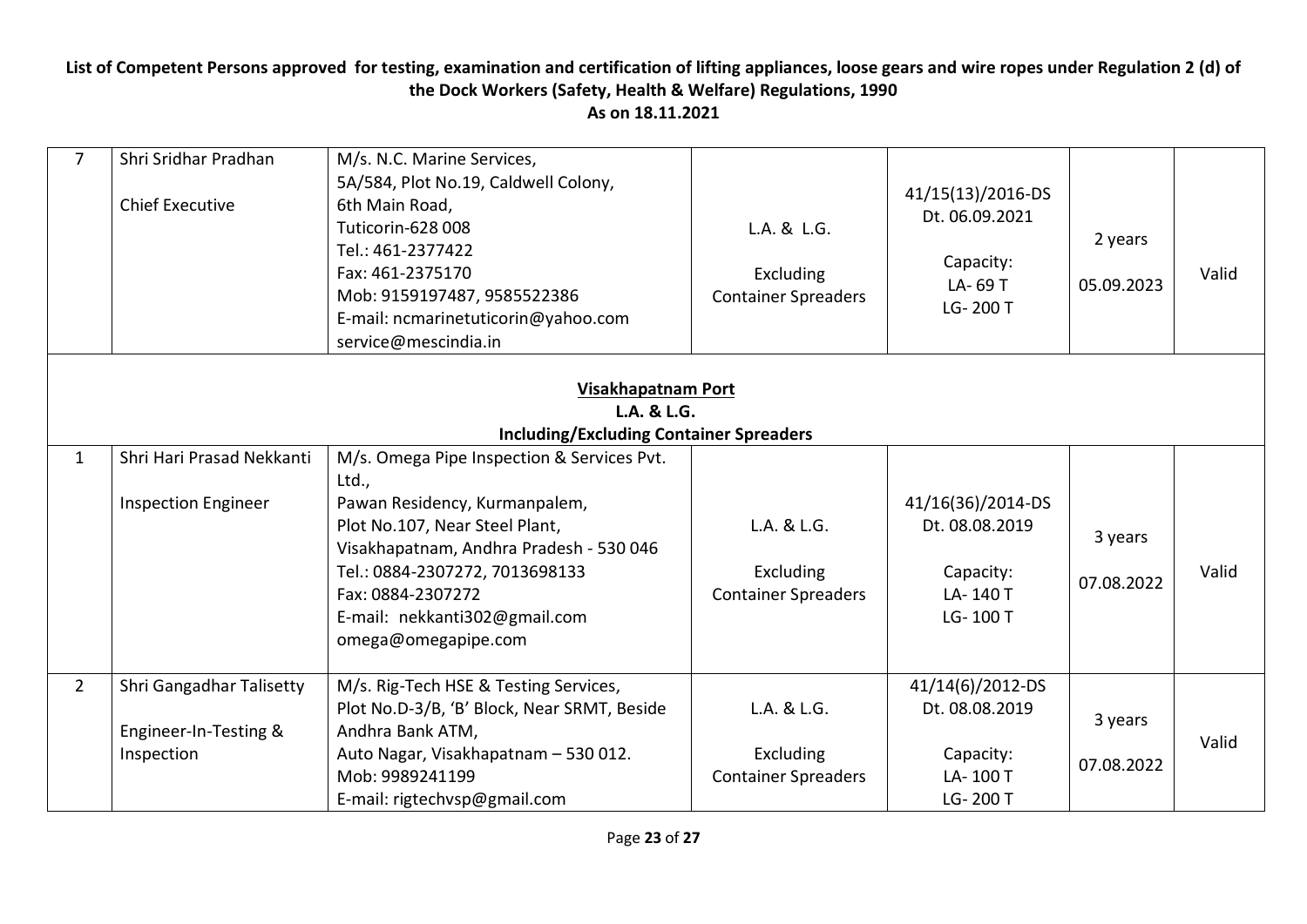| $\overline{3}$ | Shri T.S. Kruthivasu<br>Engineer            | M/s. Vishnu Marine Service,<br>9-40-6, Pitapuram Colony,<br>Visakhapatnam - 530 003(AP)<br>Tel: 0891-2575432 & 9440271721<br>Fax: 0891-2738828<br>E-mail: vishnu_marineservices@hotmail.com<br>safetyservices@vishnumarineservices.in       | L.A. & L.G.<br>Excluding<br><b>Container Spreaders</b> | 41/16(5)/2007-DS<br>Dt.26.10.2021<br>Capacity:<br>LA-110T<br>LG-200 T                 | 2 years<br>25.10.2023 | Valid |
|----------------|---------------------------------------------|---------------------------------------------------------------------------------------------------------------------------------------------------------------------------------------------------------------------------------------------|--------------------------------------------------------|---------------------------------------------------------------------------------------|-----------------------|-------|
| 4              | Shri T. Madhu<br>Service Engineer           | M/s. Vishnu Marine Services,<br>9-40-6, opp. V.M.D.A. Kalabharthi,<br>Pitapuram Colony,<br>Visakhapatnam - 530 003<br>Tel: 0891-2575432 & 9440271721<br>E-mail: vishnu marineservices@hotmail.com<br>safetyservices@vishnumarineservices.in | L.A. & L.G.<br>Excluding<br><b>Container Spreaders</b> | 41/16(30)/2013-DS<br>Dt. 11.06.2019<br>Capacity:<br>LA-110T<br>LG-200 T               | 3 years<br>10.06.2022 | Valid |
| 5              | Shri B.N.V.G. Prasad<br>Proprietor          | M/s. Sri Venkateswara Marine Services,<br>27-7-23, Srinagar, Gajuwaka,<br>Visakhapatnam-530 026<br>Tel.: 0884-2362993,<br>Mobile: 9989144658<br>E-mail: venkateswaramarine@yahoo.com                                                        | L.A. & L.G.<br>Excluding<br><b>Container Spreaders</b> | 41/16(19)/2009-DS<br>Dt. 05.02.2019<br>Capacity:<br>LA-60 T<br>LG-200 T               | 3 years<br>04.02.2022 | Valid |
| 6              | Shri Pradip Dutta Roy<br>Engineer In-charge | M/s. Southern Marine Services Pvt. Ltd.,<br>Sagar Vihar Apartment, Flat No. 501,<br>Door No.7-5-1/57(31),<br>R.K. Beach Road,<br>Near Fish Aquarium,<br>Visakhapatnam-530 035<br>Tel: 0891-2529082<br>E-mail: southern.vizag@gmail.com      | L.A. & L.G.<br>Including<br><b>Container Spreaders</b> | 41/9-E/2005-DS<br>Dt. 17.06.2019<br>Capacity:<br>LA-70T<br>LG-100 T<br><b>CS-80 T</b> | 3 years<br>16.06.2022 | Valid |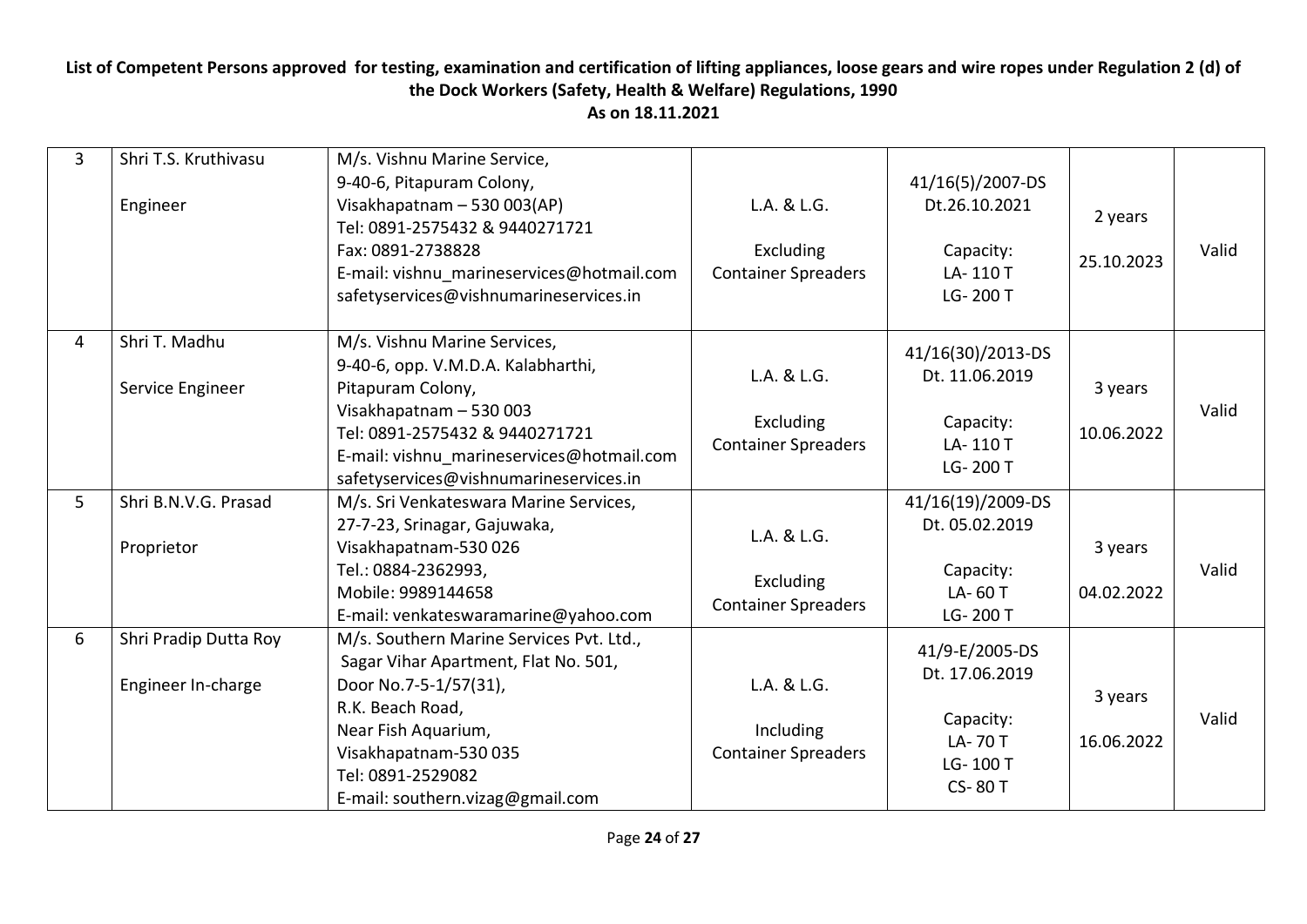| $\overline{7}$ | Shri Panathala<br>Maheshwar Rao<br>Manager (Works) | M/s. Simhadri Shipping and Logistics Private<br>Ltd.,<br>Shed No.5, Slipway Complex,<br>Fishing Harbour Dry Dock,<br>Visakhapatnam-530 001<br>Mob:7993322550, 9246626502<br>E-mail: simhadri.shiprepairs@gmail.com | L.A. & L.G.<br>Excluding<br><b>Container Spreaders</b> | 41/16(45)/2018-DS<br>Dt. 04.09.2020<br>Capacity:<br>LA-47T<br>LG-150 T   | 2 years<br>03.09.2022 | Valid |
|----------------|----------------------------------------------------|--------------------------------------------------------------------------------------------------------------------------------------------------------------------------------------------------------------------|--------------------------------------------------------|--------------------------------------------------------------------------|-----------------------|-------|
| 8              | Shri Pereddi Srinivasa Rao<br>Proprietor           | M/s. Kalyani Marine & Industrial Engineers,<br>D. No.24-1-9,<br>Thompson Street,<br>Near Old Post Office<br>Visakhapatnam-530 001<br>Mob: 9618326391, 9640357400<br>E-mail: kalyanimarine@gmail.com                | L.A. & L.G.<br>Excluding<br><b>Container Spreaders</b> | 41/16(47)/2019-DS<br>Dt. 29.07.2020<br>Capacity:<br>LA-69 T<br>LG-120 T  | 2 years<br>28.07.2022 | Valid |
| 9              | Shri Pasi Ravi Shankar<br>Engineer (QA)            | M/s. High Seas Shipping Associates,<br>Plot No. 5, Fishing Harbour,<br>Visakhapatnam - 530 001<br>Tel. 0891-2784140,0891-2506550<br>Fax. 0891-2502045<br>Mob: 9912399640, 7981153867<br>E-mail: hssa@yahoo.co.in   | L.A. & L.G.<br>Excluding<br><b>Container Spreaders</b> | 41/16(48)/2019-DS<br>Dt. 29.07.2020<br>Capacity:<br>LA-46 T<br>LG-100T   | 2 years<br>28.07.2022 | Valid |
| 10             | Shri Sanatan Das<br><b>Assistant Manager</b>       | M/s. NTRC Marine & Engineering Services<br>Pvt. Ltd.,<br>Dutch House Apartment, Kirlampudi Layout,<br>Vishakhapatanam-530 017.<br>Mob: 6260675815, 9874364646<br>E-mail: ntrcservices@gmail.com                    | L.A. & L.G.<br>Excluding<br><b>Container Spreaders</b> | 41/16(49)/2019-DS<br>Dt. 29.07.2020<br>Capacity:<br>LA-130 T<br>LG-200 T | 2 years<br>28.07.2022 | Valid |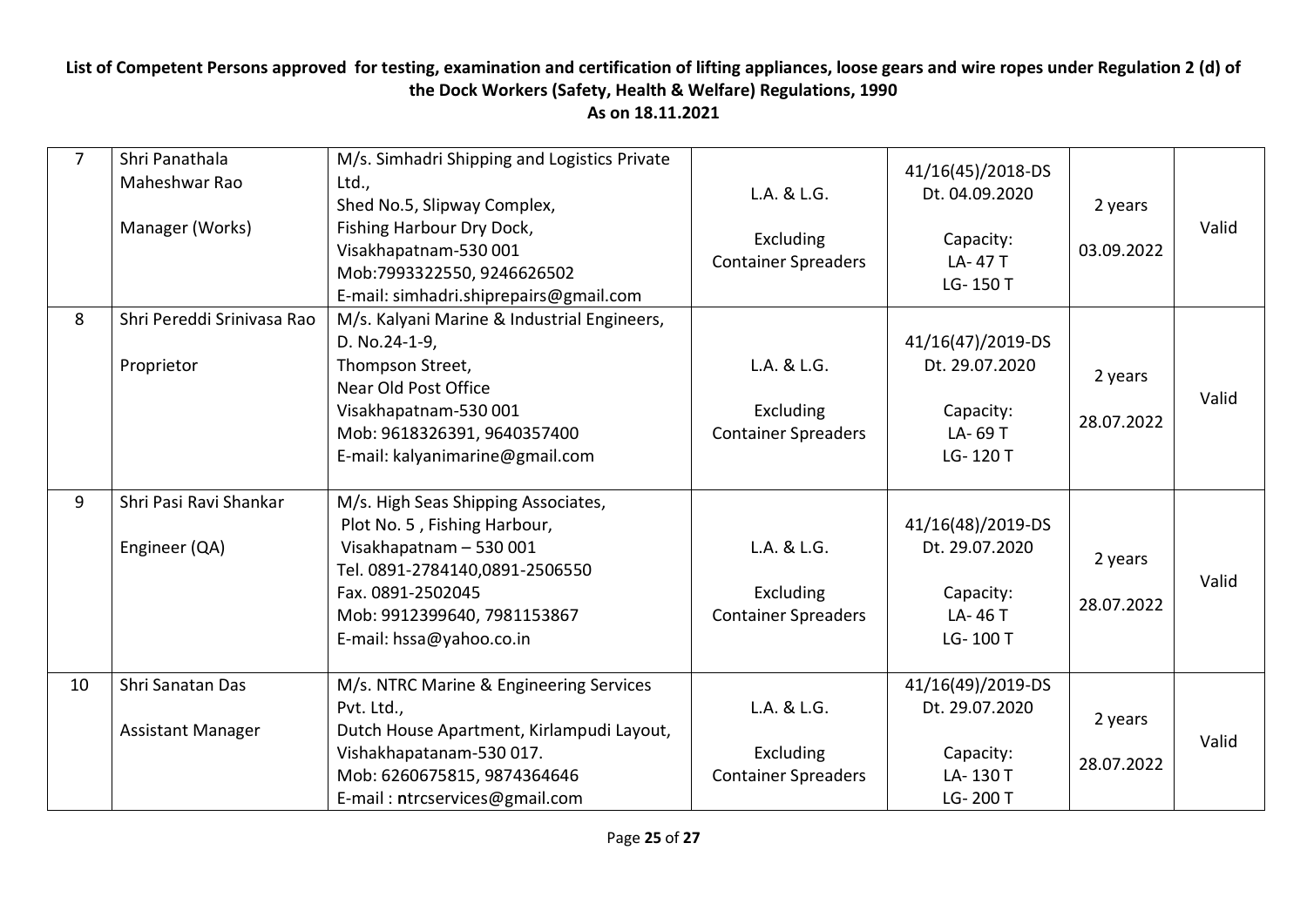| 11                                                            | Shri Ravi Kiran Vibudi<br>Service Engineer                  | M/s. Cargo Gear Services (India) Pvt. Ltd.,<br>10-1-89, Meher Nagar,<br>Gajuwaka, Visakhapatnam,<br>Andhra Pradesh-530026<br>Mob: 9603665559, 8688607566<br>E-mail: cgskkd@gmail.com                                                        | L.A. & L.G.<br>Excluding<br><b>Container Spreaders</b> | 41/16(52)/2019-DS<br>Dt. 07.07.2021<br>Capacity:<br>LA-200 T<br>LG-500 T           | 2 years<br>06.07.2023 | Valid |  |
|---------------------------------------------------------------|-------------------------------------------------------------|---------------------------------------------------------------------------------------------------------------------------------------------------------------------------------------------------------------------------------------------|--------------------------------------------------------|------------------------------------------------------------------------------------|-----------------------|-------|--|
| 12                                                            | Shri V. V. P. Harihara Rao<br>Ponnuru<br>Engineer-In-Charge | M/s. Indo Marine,<br>D-10, Industrial Estate,<br>Visakhapatnam - 530 007<br>Mob: 9912208844, 9440083278<br>E-mail: indomarine2006@gmail.com                                                                                                 | L.A. & L.G.<br>Excluding<br><b>Container Spreaders</b> | 41/16(50)/2019-DS<br>Dt. 26.10.2021<br>Capacity:<br>LA-56 T<br>LG-100 T            | 2 years<br>25.10.2023 | Valid |  |
| 13                                                            | Shri Vipparthi Venkat Ravi<br>Kumar<br>Engineer-In-Charge   | M/s. M M Cargo Gear & Marine Services Pvt.<br>Ltd.,<br>Plot No. 53, Venkannapalem(V),<br>Peddagantyada Post, GVMC Limits,<br>Visakhapatnam - 530 044<br>Mob: 8885820405<br>E-mail: vipparthiravikumar609@gmail.com<br>mmcargo10@hotmail.com | L.A. & L.G.<br>Including<br><b>Container Spreaders</b> | 41/16(51)/2019-DS<br>Dt. 13.09.2021<br>Capacity:<br>LA-60 T<br>LG-200 T<br>CS-60 T | 2 years<br>12.09.2023 | Valid |  |
| <b>Paradip Port</b>                                           |                                                             |                                                                                                                                                                                                                                             |                                                        |                                                                                    |                       |       |  |
| L.A. & L.G.<br><b>Including/Excluding Container Spreaders</b> |                                                             |                                                                                                                                                                                                                                             |                                                        |                                                                                    |                       |       |  |
| $\mathbf{1}$                                                  | Shri Raghunath<br>Mohapatra                                 | M/s. Neelanchala Testing House,<br>Premjoti Market Complex,<br>Bijayachandrapur, Paradip,                                                                                                                                                   | L.A. & L.G.                                            | 41/17(1)/2006-DS<br>Dt. 26.03.2019                                                 | 3 years               | Valid |  |
|                                                               | Engineer-in-Charge                                          | Jagatsinghpur, Orissa - 754 142.<br>Mob.9861167333, 9477023386<br>E-mail: neelanchala@yahoo.co.in                                                                                                                                           | Excluding<br><b>Container Spreaders</b>                | Capacity:<br>LA-252 T<br>LG-400 T                                                  | 25.03.2022            |       |  |